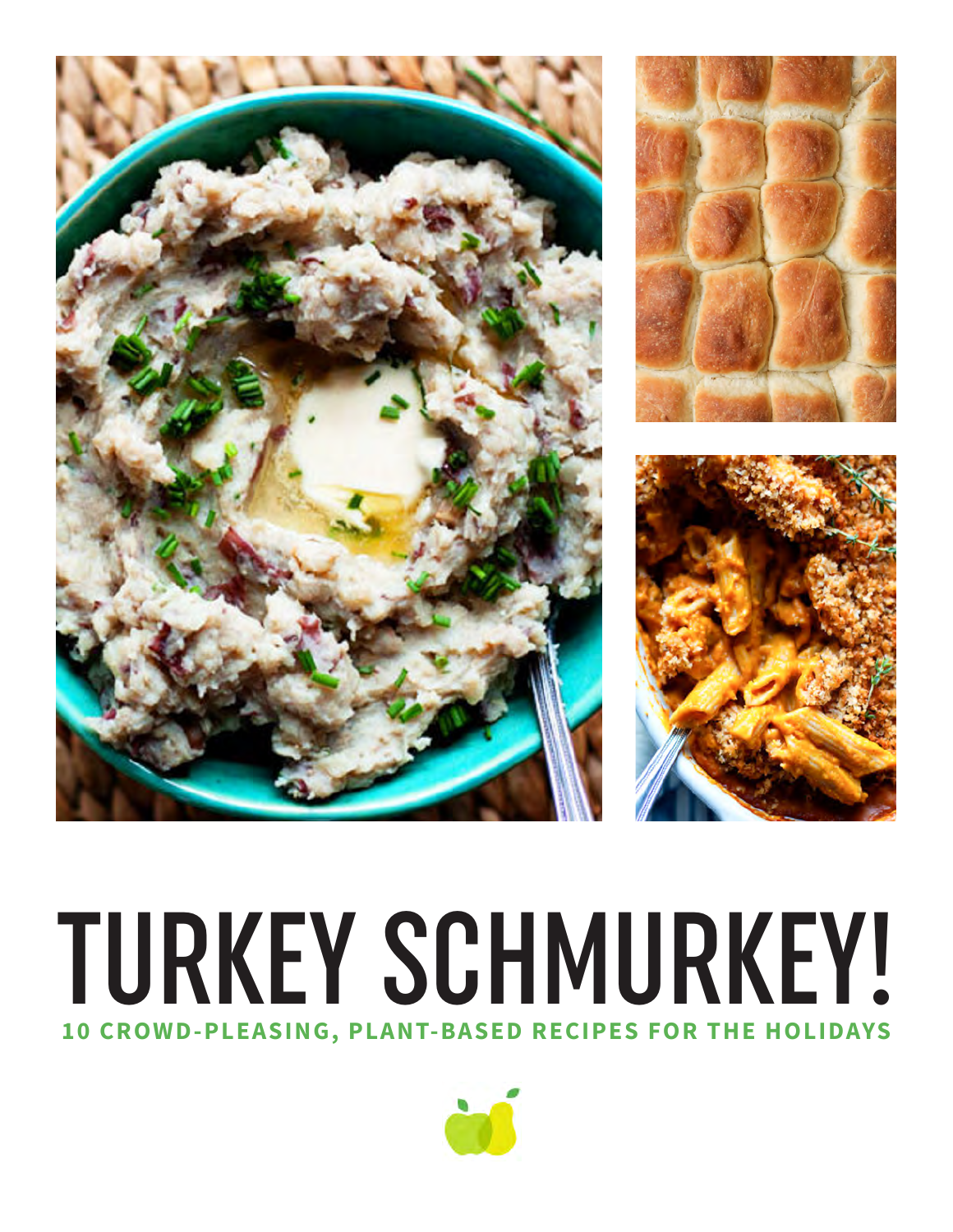Copyright © 2019 **[Kitchen Treaty](http://www.kitchentreaty.com)**.

**All rights reserved.** Nothing contained herein constitutes nutritional or medical advice. The contents of this book are protected by copyright. Unauthorized duplication is not allowed without express written permission.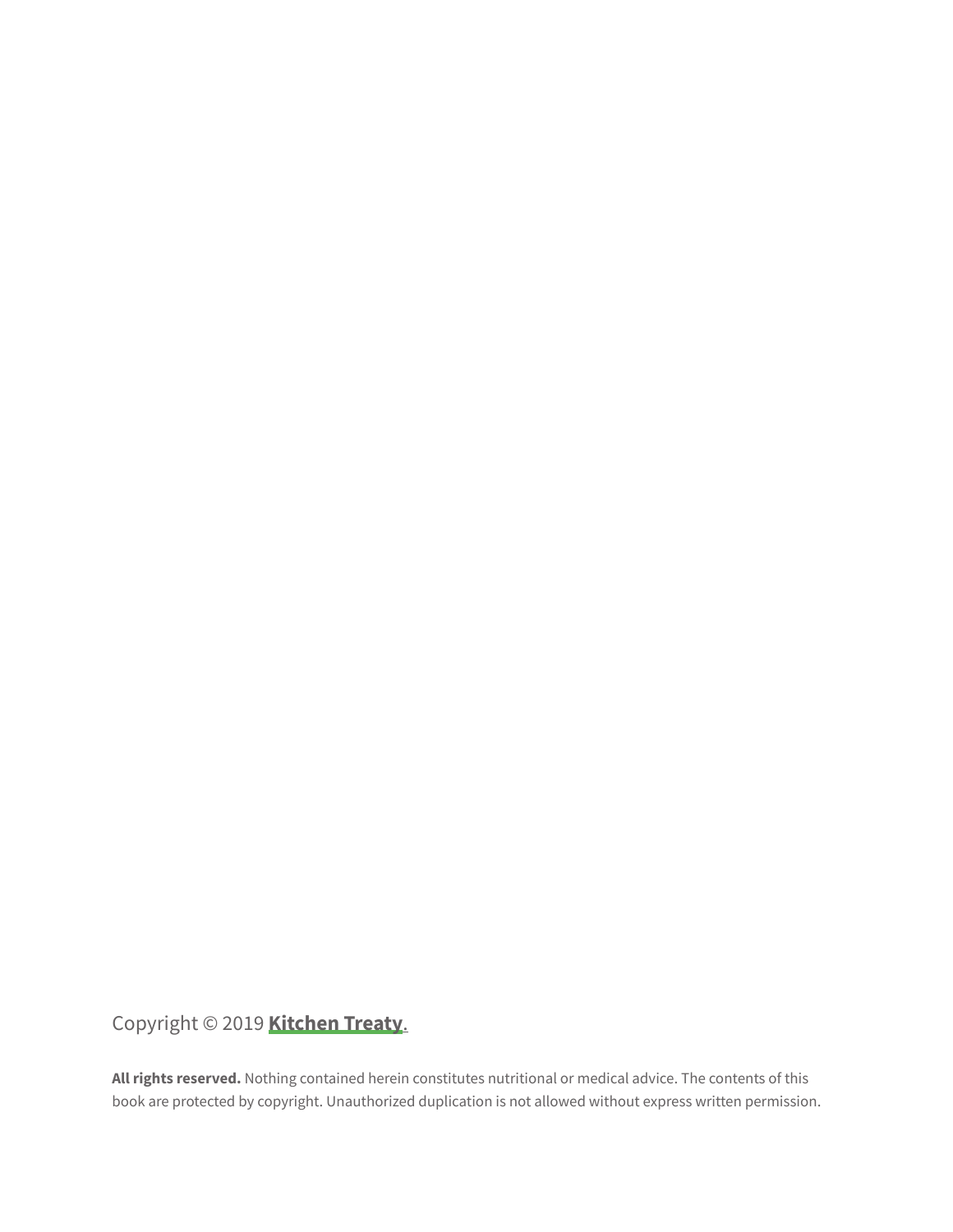## TABLE OF CONTENTS

### **[TURKEY SCHMURKEY!](#page-3-0) 4**

### **[WHEN YOU'RE THE VEGETARIAN OR VEGAN AT THE TABLE](#page-4-0) 5**

### **[HOSTING THE VEGETARIAN OR VEGAN](#page-5-0)  [FOR THE HOLIDAYS](#page-5-0) 6**

### **[OUR FAVORITE PLANT-BASED HOLIDAY RECIPES](#page-6-0) 7**

*[Simple Butternut Squash Soup](#page-7-0)* **8** *[Rustic Sweet Potato & Beet Galette](#page-9-0)* **10** *[Vegan Pumpkin Risotto with Toasted Hazelnuts & Crispy Fried Sage Leaves](#page-11-0)* **12** *[Creamy Vegan Butternut Pasta Bake](#page-13-0)* **14** *[Wild Rice & Lentil Stuffed Delicata Squash with Cranberries & Pecans](#page-15-0)* **16** *[Nutty Chickpea Pilaf](#page-17-0)* **18** *[Herbed Wild Rice & Quinoa Stuffing](#page-18-0)* **19** *[Vegan Slow Cooker Mashed Potatoes with Garlic & Chives](#page-19-0)* **20** *[Easy Vegetarian Onion Gravy](#page-20-0)* **21** *[Soft & Fluffy Vegan Dinner Rolls](#page-21-0)* **22**

**[HUNGRY FOR MORE?](#page-23-0) 24**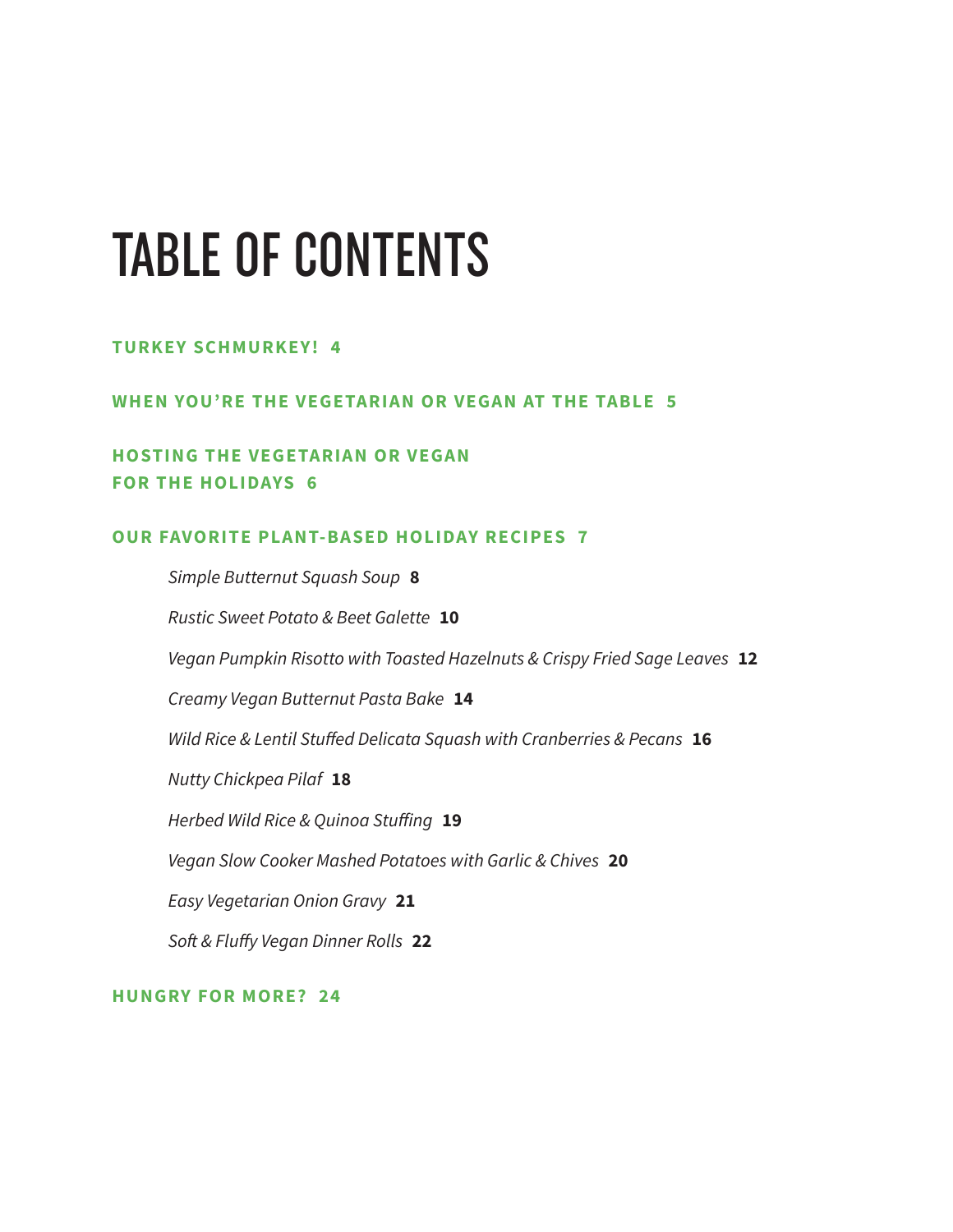## <span id="page-3-0"></span>TURKEY SCHMURKEY!

*Vegetarians and vegans can love Thanksgiving and Christmas too - no turkey or ham needed! There are plenty of delicious plant-based options out there - even better, carnivores love a lot of them too!*

In our family, we do accommodate all diets by serving a traditional meaty main. But we also incorporate several substantial meatless sides, including a delicious (yet simple) vegan gravy. Because no one wants to miss out on gravy!

To be honest, even without the meaty main, there's still way too much to eat! That's why I say "turkey, schmurkey!" There can still be so much deliciousness without it. So I created this little ecookbook to share 10 of my family's favorite plant-based holiday recipes. (Oh, and don't forget the cranberry sauce! **[Click here](https://www.kitchentreaty.com/category/all-recipes/sauces-jams-condiments/cranberry-sauce/)** for loads of ideas, from classic to fancied up.)

Plus, I've included a few tips for when you're the vegetarian or vegan at the table, and also some things to take into consideration when you're hosting one.

Delicious, peaceful, and happy holidays to you!

K ane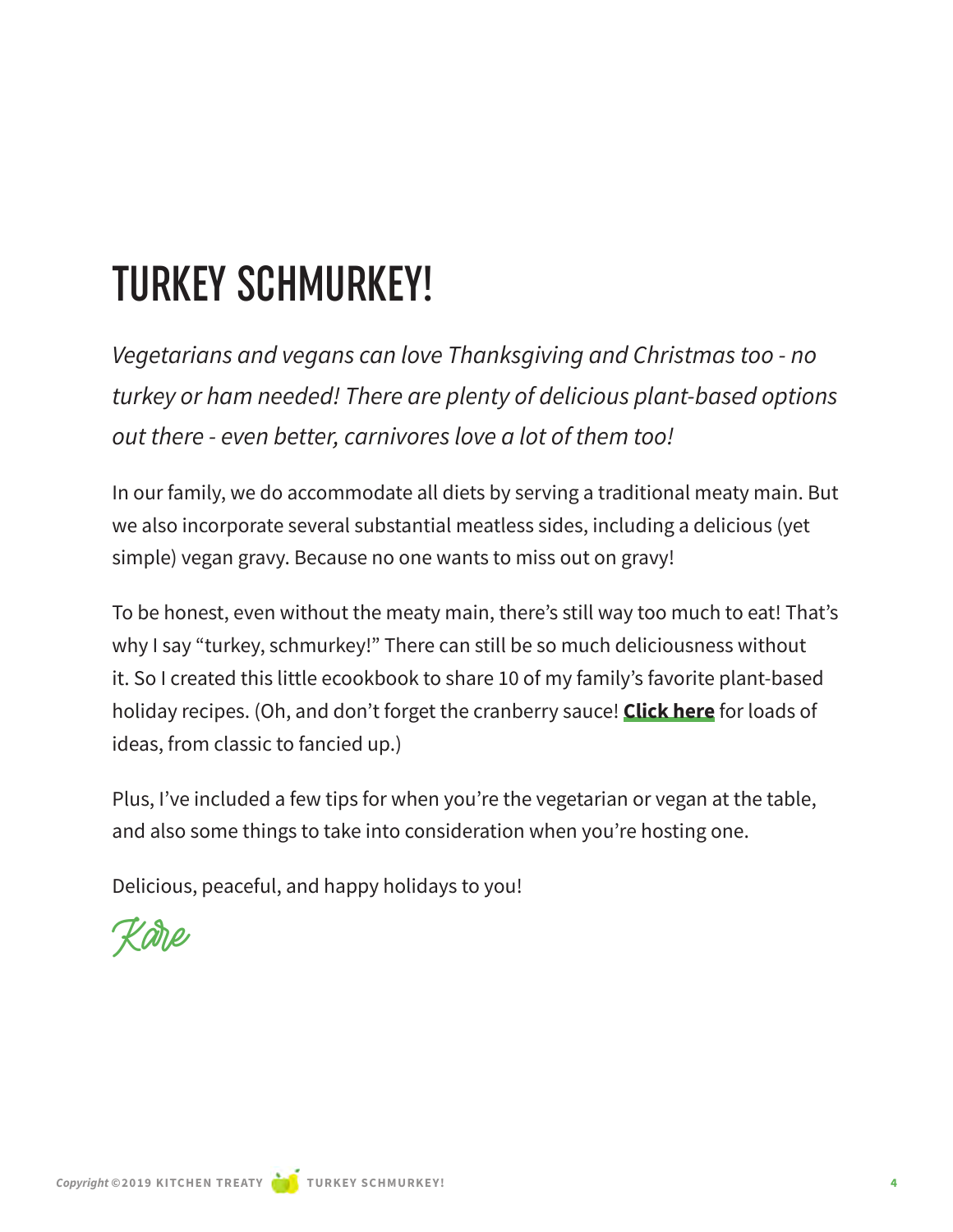## <span id="page-4-0"></span>WHEN YOU'RE THE VEGETARIAN OR VEGAN AT THE TABLE

**When someone else is hosting you**, bring something that you know you can eat to take some of the pressure off of the host. Stuffing's your fave? Bring your favorite plant-based stuffing and wow everyone! Just make sure you talk to the host about it first so he/she can keep the addition in mind when finalizing the menu.

**If you're the host AND the person with the special diet** (been there many times!) first you'll need to figure out where you draw your line. If you're a vegan, for instance, you might have a hard-and-fast rule: NO animal products in your home, period. If that's the case, and you plan on serving a killer plant-based feast to your fam, great! Just give them a heads-up before the big day. Or perhaps you're okay with someone bringing a meaty dish for the carnivores, you're just not up for preparing it yourself. Or maybe you'll be okay with cooking up the meat yourself – you just won't want to eat it. Just figure it out and communicate with your loved ones beforehand.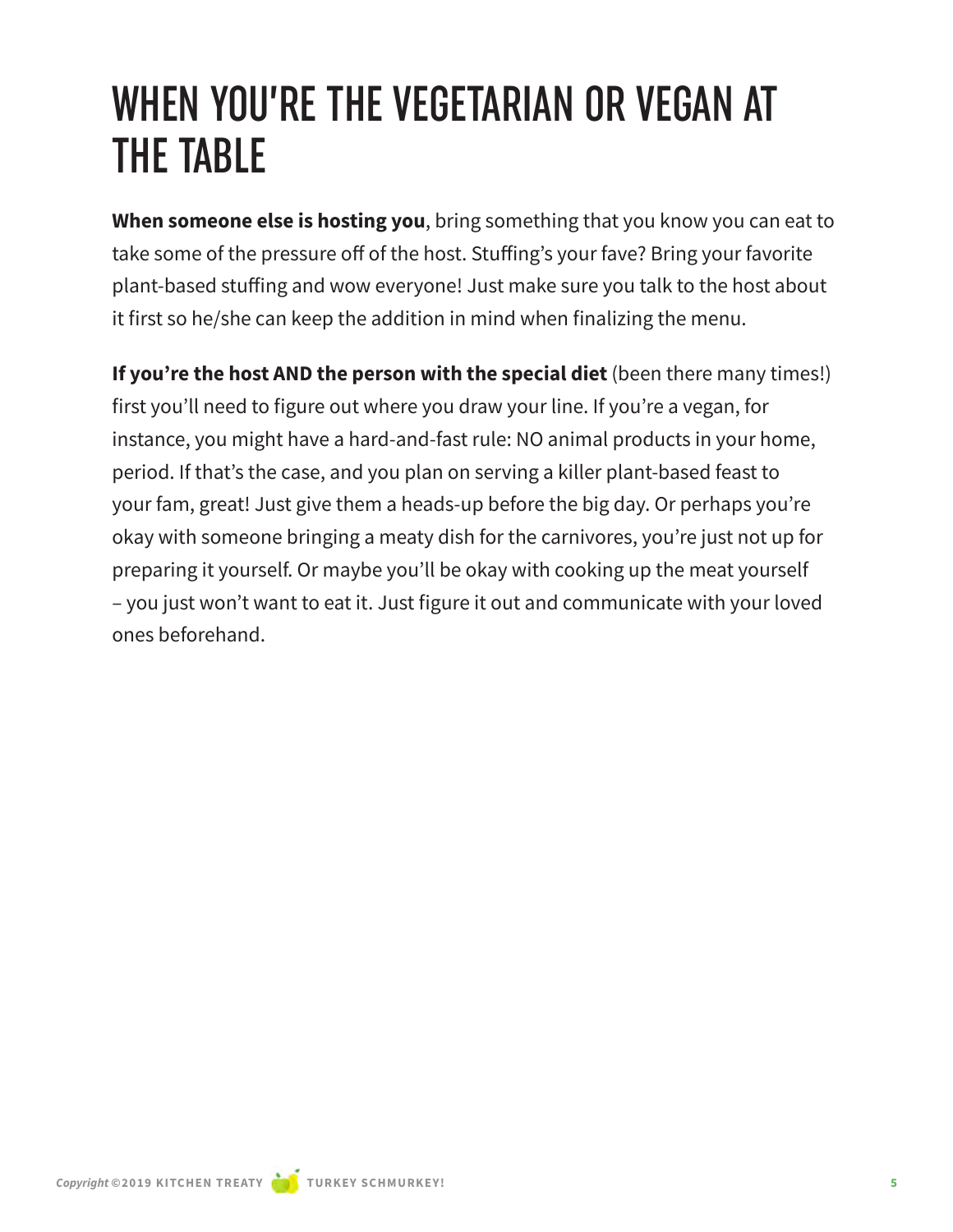## <span id="page-5-0"></span>HOSTING THE VEGETARIAN OR VEGAN FOR THE HOLIDAYS

Here are my top two tips for when you're hosting plant-based peeps for a big holiday meal:

## **1. Be mindful of your sides (whenever possible, keep them meatless)**

The holiday table overflows with dishes. Sweet potatoes, squash, mashed potatoes, gravy, cranberry sauce, stuffing, rolls, salads … vegetarians and vegans, theoretically, should have more than enough options from which to create a satisfying feast with nary a glance at that platter of turkey. But the truth is, meat and dairy/eggs sneak into so many of these sides that sometimes the vegan at the table is relegated to a spoonful of cranberry sauce and a bit of salad. Sad trombone.

No need to change every single family recipe or make a second set of everything sans meat, but why not try a new recipe for a perfectly delicious stuffing sans sausage? Or consider making the mashed potatoes with vegan butter and unsweetened almond milk instead of butter, dairy milk, and/or chicken broth.

Holiday side dishes needn't have meat to be utterly delicious. You'll learn a new recipe with hardly any additional work, and everyone at the table, no matter their dietary preferences, will still savor every scrumptious bite.

## **2. When your vegetarian or vegan guest offers to bring a dish, accept!**

When your meatless loved one brings something to the table, it's a win all around. It's one less side dish for you to make – and nobody goes away with a growling tummy.

Will it mess with your menu? Possibly, but oh well! This is a great time to remember that holiday dinners aren't about the perfect menu; they're about gathering with the loved ones you're thankful for.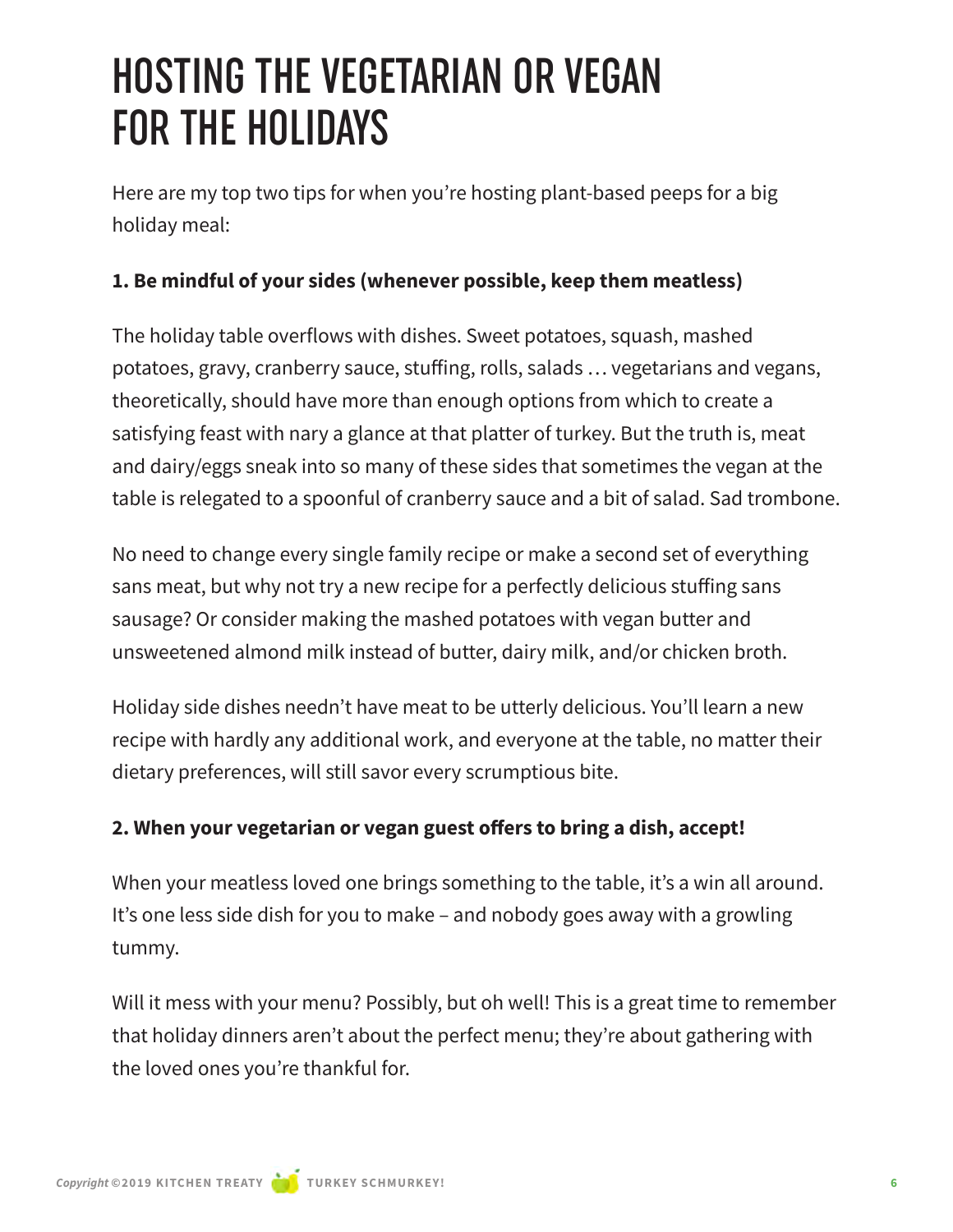<span id="page-6-0"></span>

# OUR FAVORITE PLANT-BASED HOLIDAY RECIPES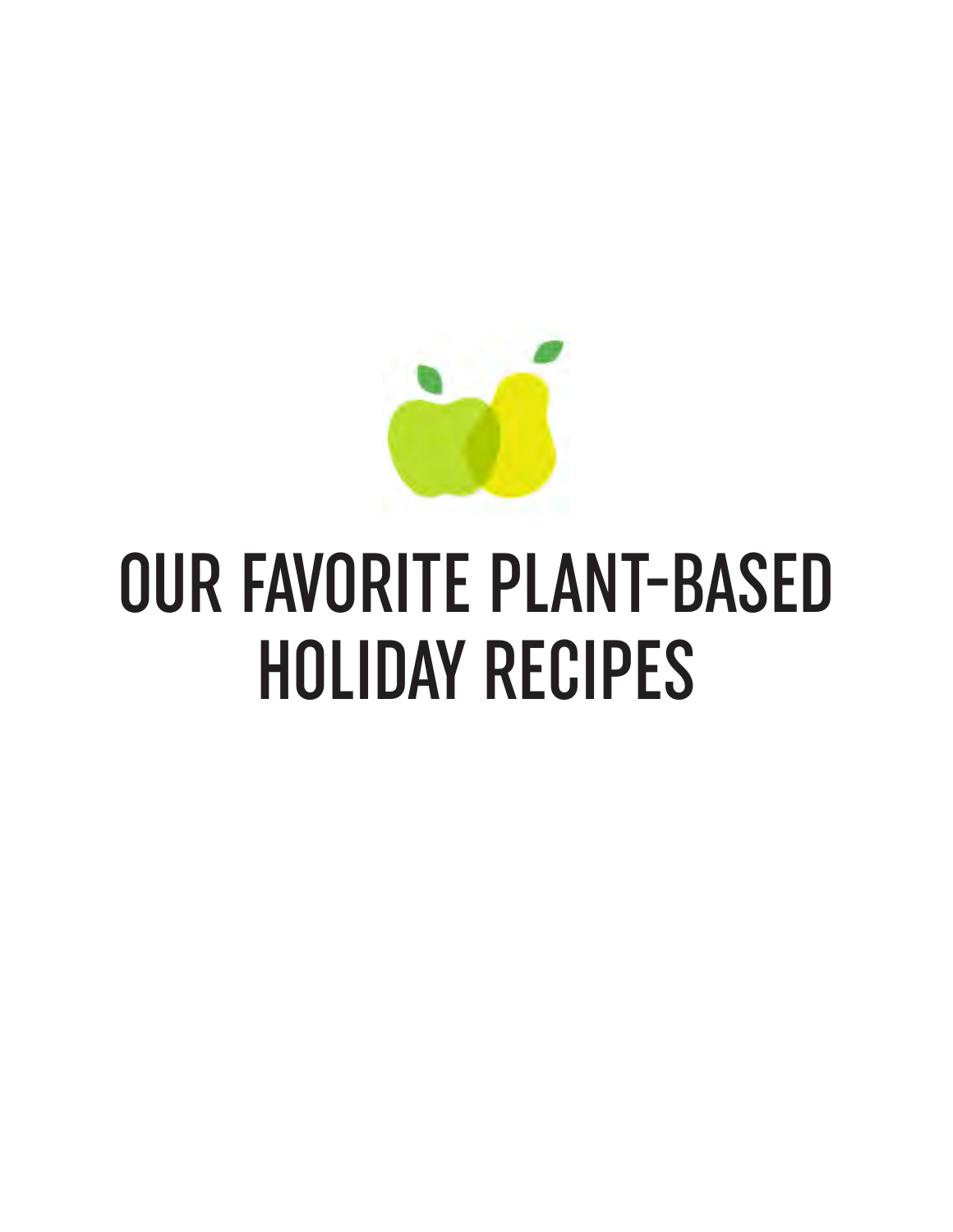## <span id="page-7-0"></span>SIMPLE BUTTERNUT SQUASH SOUP

**SERVES ABOUT 4 PREP: 10 MINUTES COOK: 40 MINUTES TOTAL: 50 MINUTES**

*A gorgeous, velvety soup that's deceptively simple (perfect for busy holiday kitchens). No peeling or dicing here - just roast your butternut halves, peel off the skin, and blend the squash with ginger, vegetable broth, coconut milk, and a tiny splash of maple syrup.* 

**1 medium (approximately 2 1/2 pound) butternut squash, rinsed, halved and seeded**

**2 teaspoons + 1 tablespoon olive oil, divided**

**1/2 medium yellow onion, diced (about 1 cup)**

> **1 1/2 – 2 cups low-sodium vegetable broth**

**1 tablespoon minced fresh ginger (about 1 thumb-sized piece)**

**1/2 teaspoon kosher salt or sea salt + more to taste**

> **1/4 teaspoon ground white pepper + more to taste\***

**2 teaspoons pure maple syrup**

**1 (15-ounce) can full-fat coconut milk (lite works too; the soup will just be a bit thinner/less rich overall)**

**1.** Preheat oven to 400 degrees Fahrenheit. Using a sharp, sturdy knife, carefully cut off the stem of the butternut squash, then cut the squash in half vertically. Scoop out the seeds and either discard or save for roasting. Brush the inside of each half with the 2 teaspoons olive oil and place cut side down on a rimmed baking sheet. Bake until a fork easily pierces the flesh, about 45 minutes. Remove squash halves from oven and set aside to cool a bit.

**2.** Set a medium pot over low heat. When hot, add the olive oil and then the onion. Sweat the onion, stirring occasionally, until tender and translucent but not golden, about 8 minutes. (To sweat onion, make sure your heat is low and you can barely hear a sizzle). Add 1 1/2 cups of the broth, ginger, 1/2 teaspoon salt, 1/4 teaspoon pepper, and maple syrup. Bring to a simmer. Simmer, covered, for 5 minutes.

**3.** Peel the skins off of the cooked butternut squash and add cooked flesh to the pot. Using an immersion blender or working with a countertop blender in batches, puree the entire mixture.

**4.** Return the puree to the pan (if you are using a countertop blender; if you used an immersion blender, you're already there!) Stir in the coconut milk. Bring back to a simmer. Taste and add additional salt and pepper if desired. If you prefer your soup to be thinner, add the remaining broth.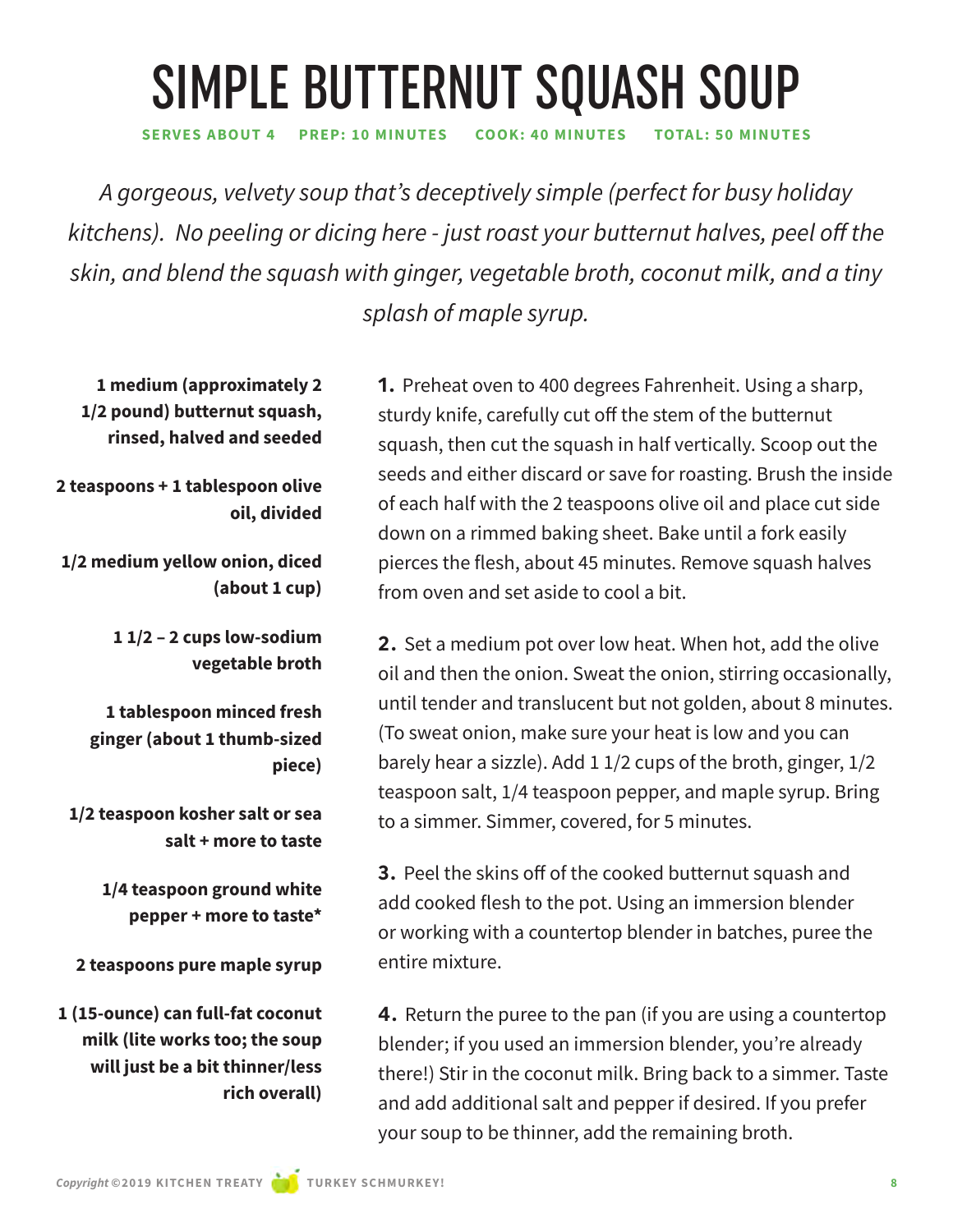#### **GARNISH IDEAS:**

**Pepitas, roasted butternut squash seeds, croutons, chopped parsley, drizzle of coconut milk, and/or a dash of smoked paprika**

*\*Note: Black pepper will also work. I use white pepper because I think the soup looks prettier without the little black specks.*

**5.** Remove from heat, ladle into bowls, and add garnishes if desired. Serve.

**6.** Store leftovers in an airtight container in the refrigerator. Keeps for about 3 days.

### *Make-ahead tips:*

*1) Roast the butternut squash up to three days in advance. Wrap and refrigerate, then bring it out and begin at step 2. 2) Make the entire soup in advance, refrigerate for up to 3 days, then simply reheat when you're ready to serve.*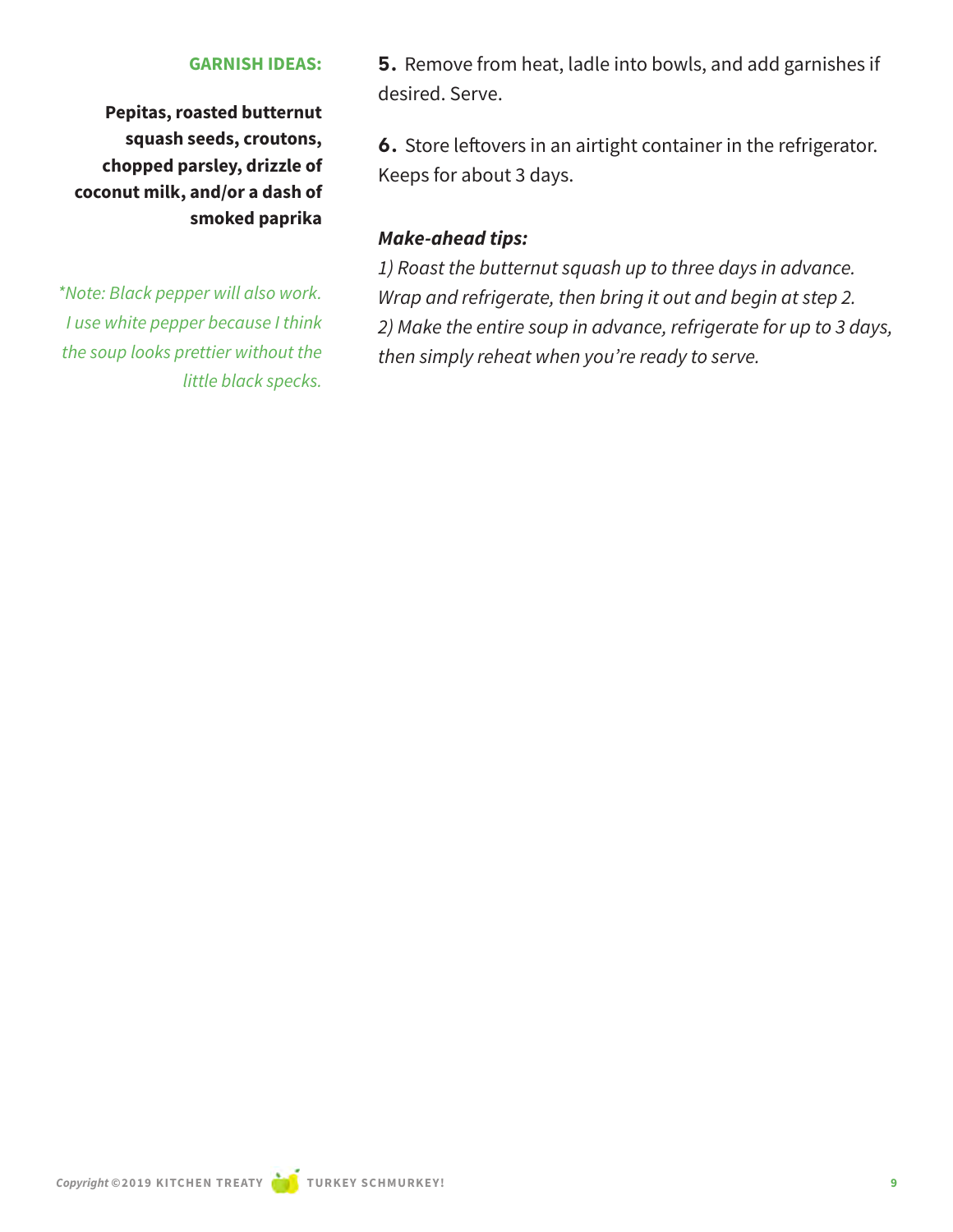<span id="page-9-0"></span>RUSTIC SWEET POTATO & BEET GALETTE

**SERVES ABOUT 6 PREP: 20 MINUTES COOK: 40 MINUTES TOTAL: 60 MINUTES**

*Thinly sliced sweet potatoes and ruby-red beets top a tender sea salt and herb coconut oil crust. This vegan entree is definitely worthy of a spot at your holiday table – and the best part is you don't have to worry about making it look perfect. The more rustic the better!*

## **SEA SALT & HERB COCONUT OIL CRUST**

**3-6 tablespoons ice cold water**

**2 cups (272 g) white whole wheat flour + a little more for rolling**

**1 teaspoon dried Italian herb seasoning**

**1 teaspoon fine-grain sea salt**

**2/3 cup (160 g) coconut oil (solid/scoopable, NOT MELTED)**

### **FILLING**

**1 medium sweet potato, peeled and very thinly sliced\***

> **2 medium beets, peeled and very thinly sliced\***

> > **2 tablespoons olive oil**

**Pinch + 1/4 teaspoon coarse sea salt or kosher salt, divided** **1.** Preheat oven to 375 degrees Fahrenheit. Brush a little olive oil on a large baking sheet.

**2.** Make the crust. Fill a bowl with 6 tablespoons water. Add 3-4 ice cubes and stir. Set aside.

**3.** In a medium bowl, mix together the flour, herbs, and sea salt. Add the coconut oil in dollops. Make sure your coconut oil is in solid, scoopable form. If it's in a liquid state (which happens right around 76 degrees Fahrenheit), refrigerate it until it's solid but stirrable, then proceed.

**4.** Using a pastry blender, two knives, or your clean hands, cut the coconut oil into the flour mixture, mixing until it is the texture of coarse crumbs or wet sand. Grab a wooden spoon and drizzle in the ice-cold water, a tablespoon at a time, stirring just until the dough starts to come together. Use your hands to form one cohesive ball of dough in the bowl. If it falls apart, add a bit more water.

**5.** Lay out a pastry sheet or large piece of parchment paper and sprinkle a little flour on it (I find it much easier to transfer the crust using a sheet or parchment). Place the dough on the sheet or counter top. Sprinkle a little flour on top of the dough. Roll it out into a circle about 14 inches diameter. With a knife, cut the rough edges off so that your pastry is in the form of a circle(ish – remember – rustic!) Reserve scraps.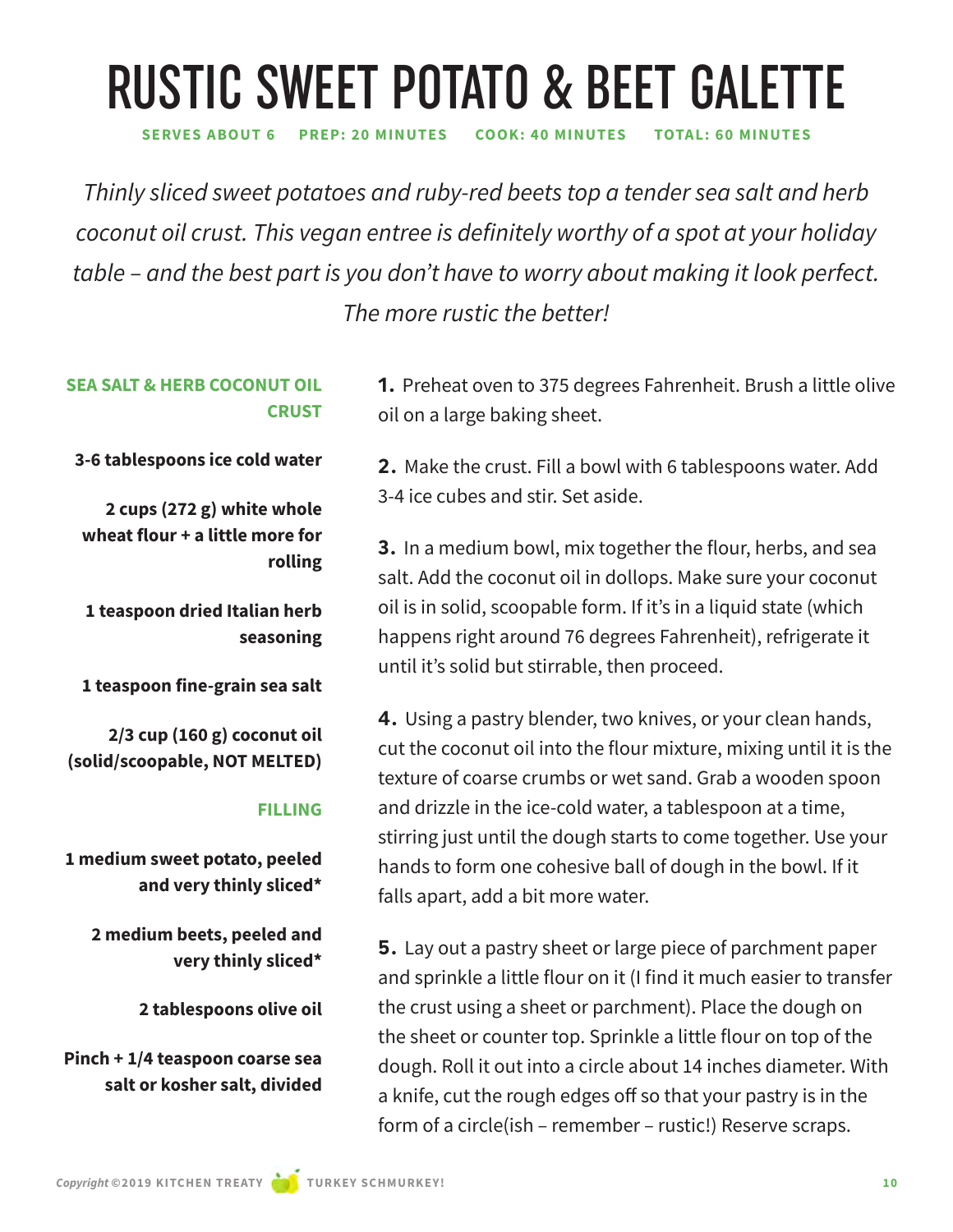#### **PARSLEY-GARLIC TOPPING**

**2 tablespoons olive oil**

**1 medium clove garlic, finely chopped**

**3 tablespoons finely chopped parsley (either curly or flat – both work)**

**1/8 teaspoon kosher salt or sea salt**

*\*Note: I recommend using a mandoline to slice the beets and potatoes.*

**6.** Using the parchment paper, carefully transfer the crust to the baking sheet. Don't worry if it rips or comes apart a bit – you can repair it right on the baking sheet. The crust is pretty forgiving.

**7.** Layer the beets and sweet potatoes on the dough, leaving about a 2-inch border. Start with a large circle of beets around the perimeter, then sweet potatoes, then repeat until you reach the center. Sprinkle with a pinch of salt and repeat with another layer, this time starting with sweet potatoes. Fold the edges of the dough up over the edges of the vegetables. If any of the dough tears or breaks, press it back together, or use your leftover scraps to patch it up if needed.

**8.** Brush the entire galette with 2 tablespoons olive oil and sprinkle the 1/4 teaspoon salt over the entire thing.

**9.** Bake until the crust is golden-brown and the vegetables are fork-tender, about 40 minutes.

**10.** In a small bowl, stir together the parsley, olive oil, garlic, and salt. Brush the mixture over the galette while it's still piping hot.

**11.** Cut into six wedges and serve.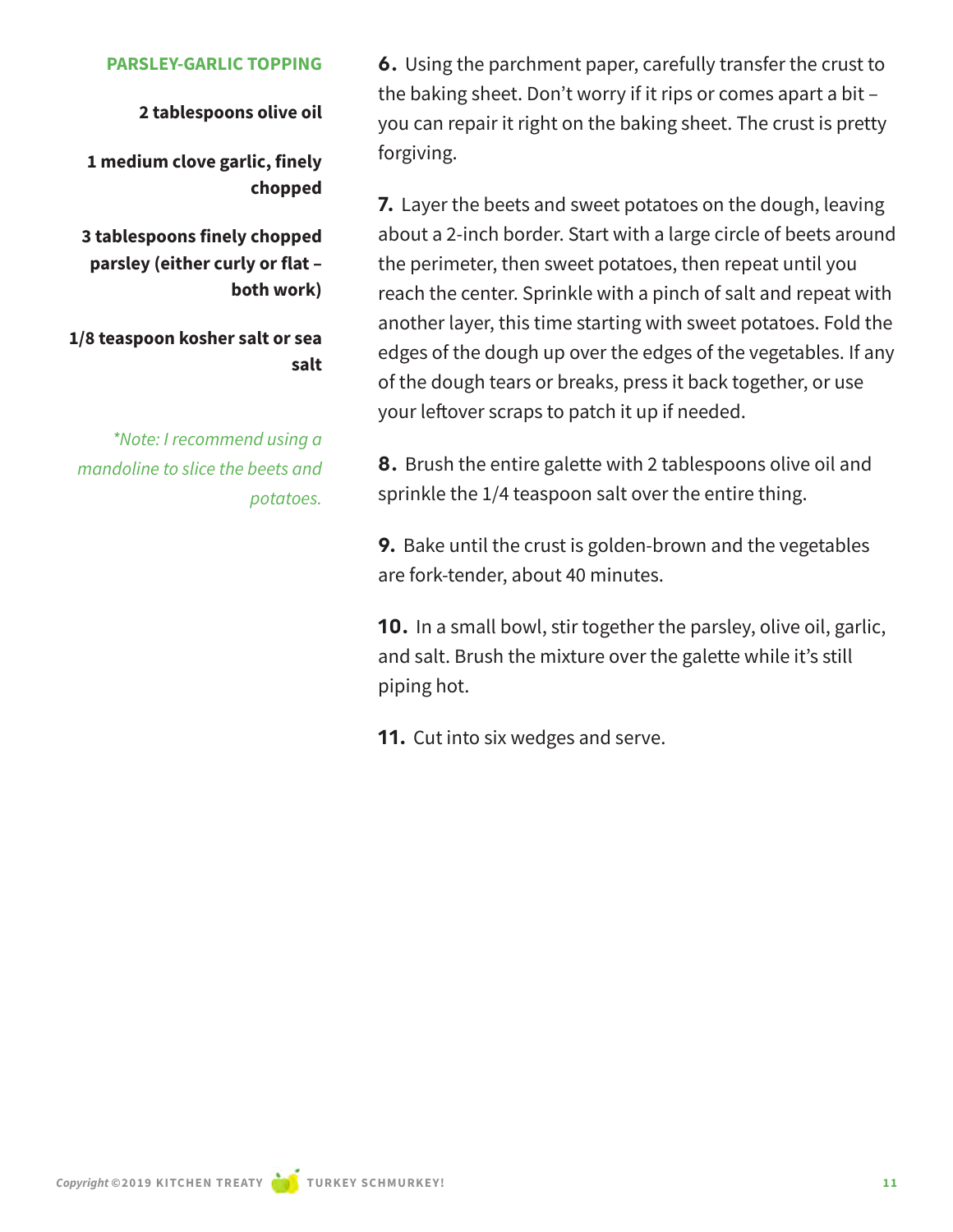## <span id="page-11-0"></span>VEGAN PUMPKIN RISOTTO WITH TOASTED HAZELNUTS & CRISPY FRIED SAGE LEAVES

**SERVES ABOUT 4 PREP: 10 MINUTES COOK: 40 MINUTES TOTAL: 50 MINUTES**

*A surprisingly simple autumnal risotto made with pumpkin puree and a secret ingredient for an umami boost. Plus, a toasted hazelnut and crispy fried sage leaf garnish that take it over the top!*

## **1/4 cup hazelnuts, roughly chopped 3 tablespoons olive oil About 20 fresh sage leaves 1/2 medium yellow onion, diced (about 1 cup) 4 cups low-sodium vegetable broth 3 tablespoons white miso 1 cup arborio rice (NOT rinsed) 2 medium cloves garlic, minced 1/2 cup dry white wine 1 cup pumpkin puree 1/2 teaspoon ground nutmeg 1/4 teaspoon kosher salt + more to taste 1/8 teaspoon white pepper**

**1.** Set a large, flat skillet over medium heat. Add hazelnuts and stir frequently until just beginning to get fragrant and light brown, 3-4 minutes. You'll want to remove them from the heat before you think they're fully toasted, as they'll keep toasting for a bit after they're off the heat. Pour the hazelnuts into a small bowl and set aside. Allow the pan cool then wipe clean with a paper towel.

**2.** Set pan back on burner over medium heat. Add olive oil. When hot enough that a small drop of water sizzles in the oil, drop in sage leaves. Fry sage leaves in oil until the edges pale and just slightly start to curl, about 20 seconds. Remove quickly with a fork and set on a paper towel. Sprinkle leaves with a bit of kosher salt or fine-grain sea salt and set aside to cool and crisp up.

**3.** Add onion to the pan along with a pinch of salt and reduce heat to low. Cook, stirring frequently with a wooden spoon at first and then occasionally, until very soft and translucent, about 8 minutes.

**4.** While the onion cooks, set a medium saucepan over low heat on an adjacent burner. Add the vegetable broth and the miso. Bring to a simmer, stirring to distribute the miso throughout the broth.

**+ more to taste**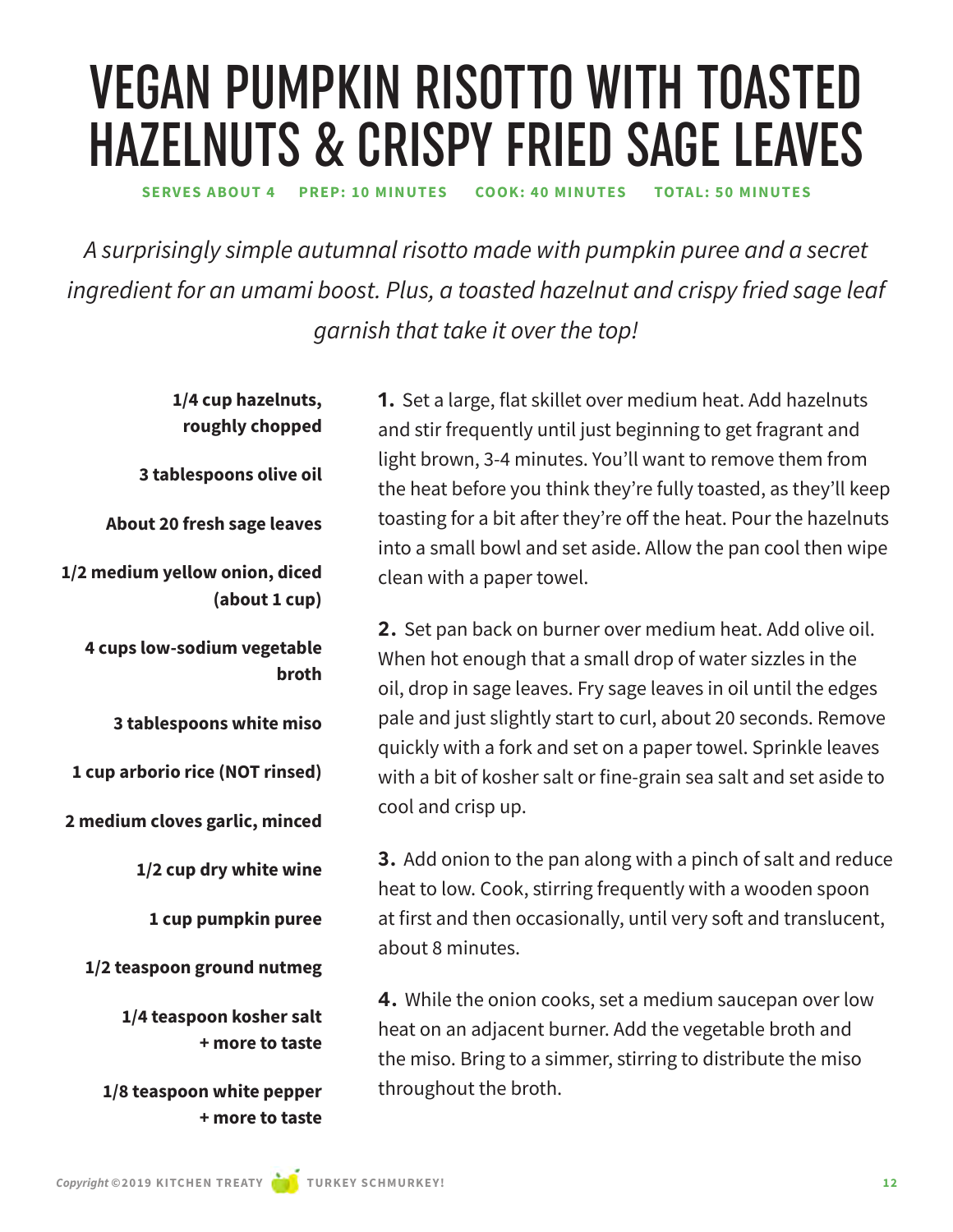**5.** Increase heat for onions to medium low and add rice. Cook, stirring frequently, until rice begins to turn golden in a few spots here and there and it smells nutty, 4-5 minutes. Add garlic and cook, stirring constantly, for one more minute.

**6.** Stir in the wine. Cook, stirring, until the wine evaporates. Stir the broth/miso mixture and then add 1 cup to the rice. Cook, stirring frequently, until the liquid is mostly absorbed (3-4 minutes) and your wooden spoon leaves a starchy trail when you drag a figure-8 through the risotto. Add 1 more cup broth and repeat, stirring until absorbed. Add another cup of broth and cook until absorbed.

**7.** Add pumpkin, nutmeg, 1/4 teaspoon salt, 1/8 teaspoon pepper, and 1/2 cup more of the broth mixture. Cook, stirring frequently, until creamy and the rice is al dente. Taste risotto to test that the rice is done and see if you'd like to add more salt and pepper. If the risotto is too dry (you want it "loose" – so that it spreads in the bowl or on your plate when serving) then stir in the remaining broth, a little at a time.

**8.** Ladle risotto into bowls or onto a plate and garnish with sage leaves and a few bits of toasted hazelnut.

### *Make-ahead tips:*

*Risotto is pretty much best right after it's made, but you can prep the hazelnuts and chop the veggies beforehand.*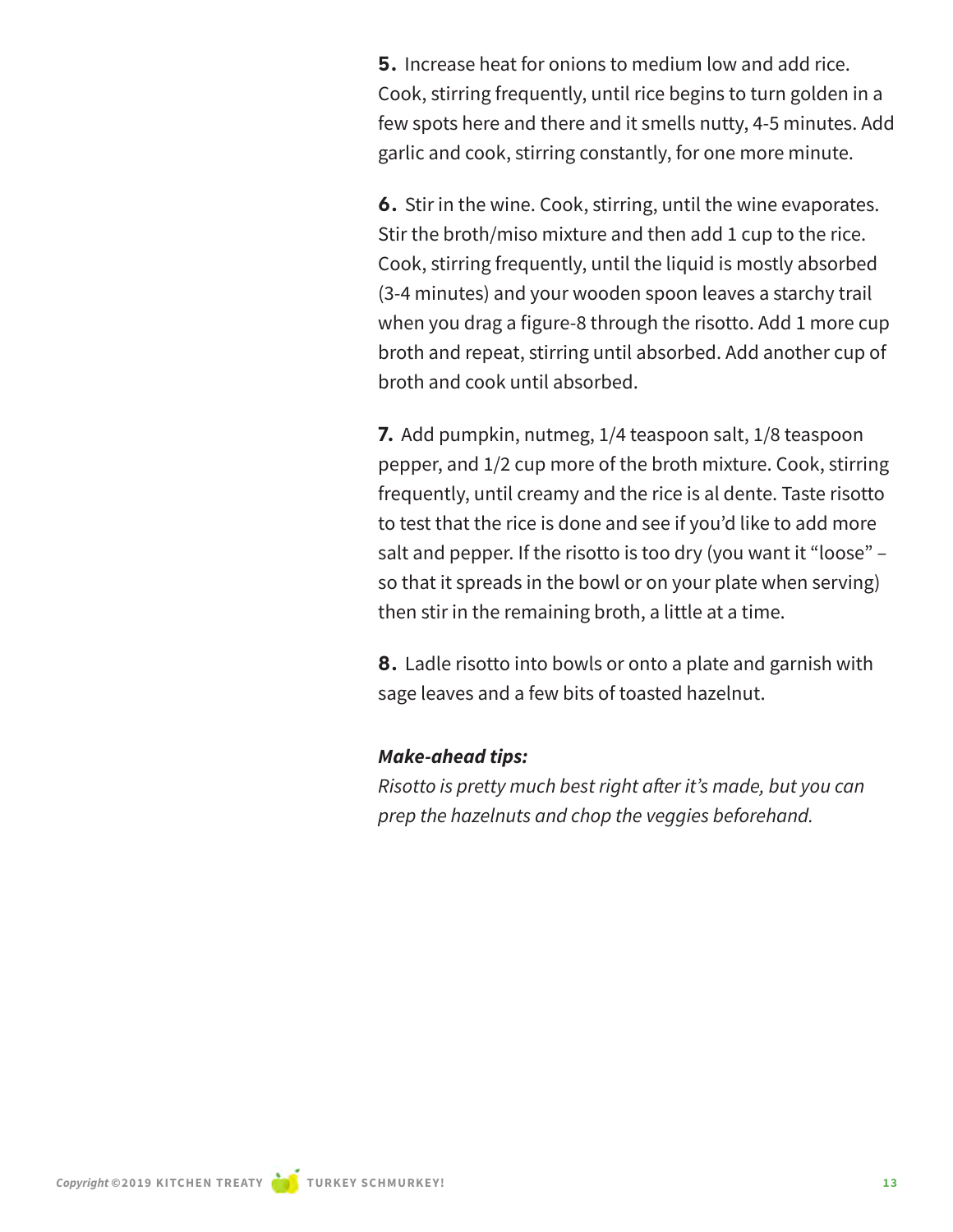## <span id="page-13-0"></span>CREAMY VEGAN BUTTERNUT PASTA BAKE

**SERVES ABOUT 6 PREP: 15 MINUTES COOK: 55 MINUTES TOTAL: 1 HOUR 10 MINUTES**

*Vegan comfort food to the max. Butternut squash, garlic, smoked paprika pureed into a velvety sauce that smothers al dente whole wheat penne. And then sprinkled with herbed bread crumbs, and baked until bubbly and golden-brown. Mmmm.*

### **8 ounces whole wheat penne pasta\***

**1 tablespoon olive oil**

**1 cup chopped yellow onion (about 1/2 medium onion)**

**2 medium cloves garlic, minced**

**2 cups vegetable broth**

**1 teaspoon dry mustard**

**1/2 teaspoon smoked paprika**

**1/4 teaspoon kosher salt + more to taste**

**1/8 teaspoon freshly ground black pepper + more to taste**

**1 tablespoon Tamari or lowsodium soy sauce, to taste**

**4 cups diced peeled butternut squash**

**1/2 cup full-fat coconut milk**

**2 teaspoons lemon juice**

**1.** Bring a large pot of water to a boil. Cook pasta according to package directions, stopping 1 to 2 minutes short of the recommended cooking time so that the pasta is nice and al dente. Drain, return to pot, and set aside.

**2.** While the pasta is cooking, start the sauce. Set a large saute pan over medium heat. When hot, add the olive oil. Add the onions and saute, stirring occasionally, until soft and turning brown, 7-8 minutes. Add garlic and cook, stirring, for another minute.

**3.** Add broth, stirring to loosen up the bits of cooked onion at the bottom of the pan. Stir in the dry mustard, smoked paprika, salt, black pepper, and Tamari. Add the butternut squash. Bring to a boil. Reduce to a simmer and cover the pan. Cook until the squash is tender, 7-8 minutes.

**4.** Preheat oven to 350 degrees Fahrenheit.

**5.** Remove veggies from heat, remove lid, and let sit until cool enough to handle. Transfer to the pitcher of a blender. Add coconut milk and lemon juice. Puree until smooth. Taste and add additional salt and pepper, if desired. If the sauce is too thick to move around in the blender, thin it with a little more vegetable broth.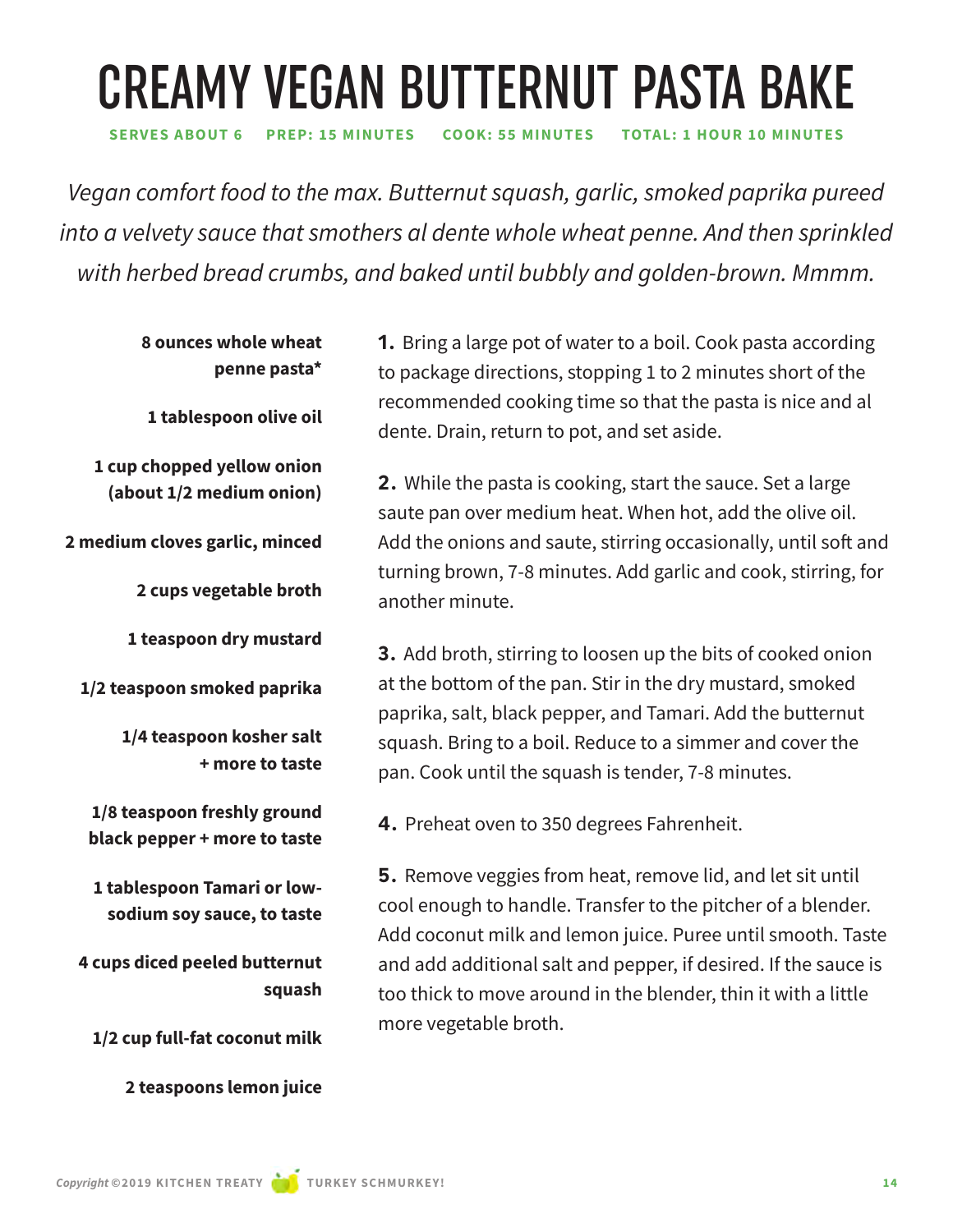### **FOR THE BREADCRUMB TOPPING:**

**1/2 cup Panko breadcrumbs**

**1/2 teaspoon dried thyme (or 1 teaspoon fresh thyme)**

**1/4 teaspoon smoked paprika**

**1/4 teaspoon kosher salt**

**2 tablespoons olive oil**

*Gluten Free Option: Use gluten-free pasta (I recommend brown rice pasta for this recipe)* **6.** Pour the butternut sauce over the pasta in the pot. Stir gently to combine. Pour into a 2-quart baking dish (approx. 8-inch by 8-inch should be fine). It will seem seem soupy, but it will thicken up when it bakes!

**7.** Make the breadcrumb topping. Add Panko breadcrumbs to a small bowl along with the thyme, paprika, and salt. Mix to combine. Drizzle the olive oil over the breadcrumb mix and stir until combined. Spoon over the top of the pasta.

**8.** Bake at 350 degrees until bubbly and the breadcrumbs are golden brown, about 25 minutes.

**9.** Let cool for a few minutes before serving.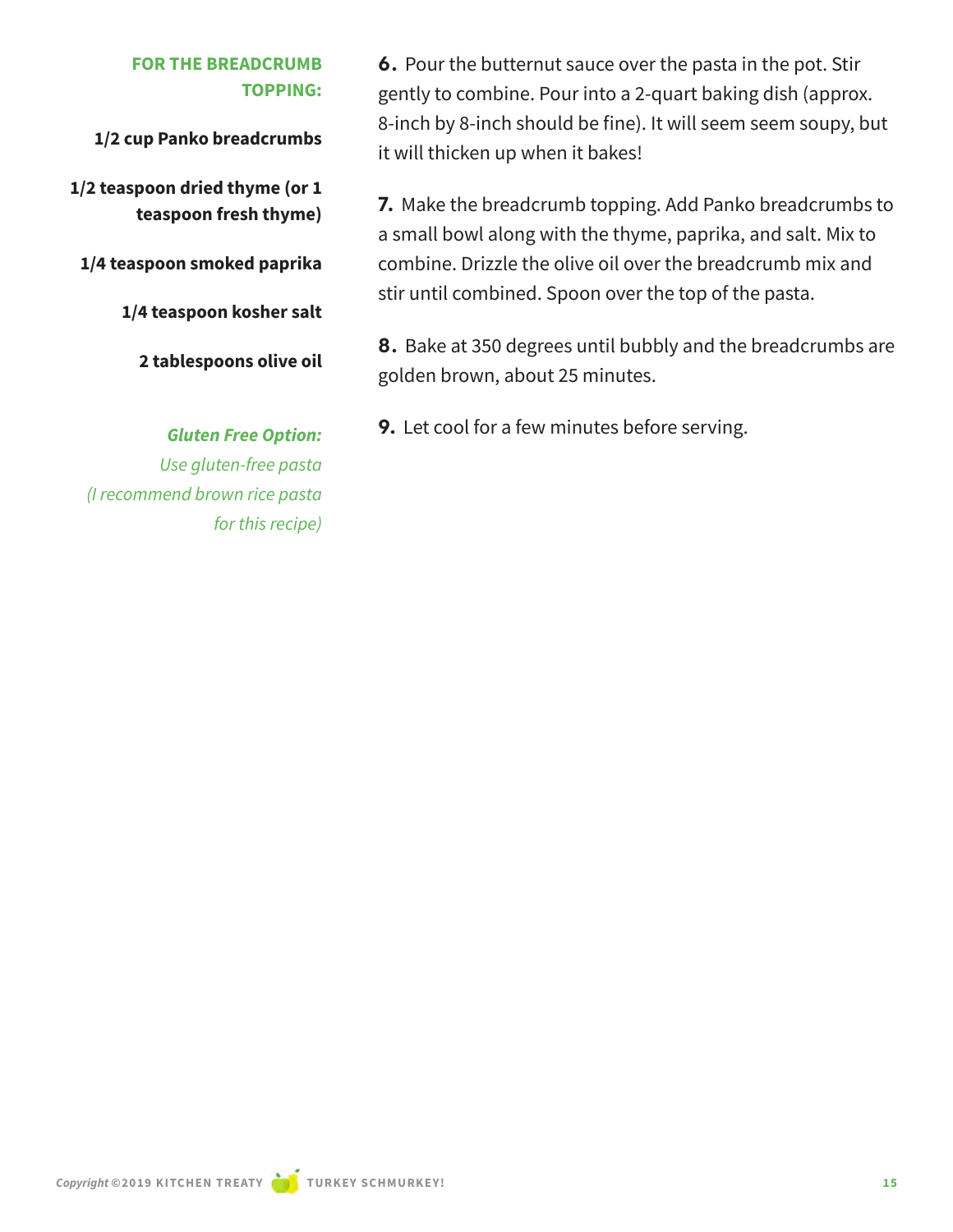## <span id="page-15-0"></span>WILD RICE & LENTIL STUFFED DELICATA SQUASH WITH CRANBERRIES & PECANS

**4 MAIN OR 6 SIDE SERVINGS PREP: 20 MINUTES COOK: 45 MINUTES TOTAL: 1 HOUR 5 MINUTES**

*Wild rice pilaf heartied up with lentils, flavored with curry spices and cumin, and dotted with sweet dried cranberries and crunchy pecans – all served up in delicious roasted delicata squash halves. Yum!*

### **FOR THE PILAF (FILLING):**

**2 tablespoons olive oil 1 medium yellow onion, diced 3/4 cup wild rice blend, rinsed 2 medium cloves garlic, minced 1-2 teaspoons curry powder, to taste\* 1 teaspoon cumin powder 1/2 teaspoon salt Freshly ground black pepper 3-4 cups vegetable broth 1/3 cup French green lentils, rinsed 1 tablespoon dark brown sugar, packed 1/2 cup dried cranberries 1/3 cup chopped pecans** **1.** Preheat oven to 400 degrees Fahrenheit.

**2.** Make the pilaf. Set a large saute pan with lid (or a medium dutch oven) over low heat. Add the olive oil. When hot, add the onion. Cook, stirring occasionally, until translucent, about 8 minutes. Add the rice and cook, stirring frequently, until a few pieces of the rice start to get golden on the ends, about 3 minutes. Add the garlic, 1 teaspoon curry powder, cumin, salt, and pepper and cook, stirring frequently, for one more minute.

**3.** Add 3 cups of the vegetable broth, the brown sugar, and the lentils. Increase heat to high and bring to a boil. Then reduce heat to a simmer, stir, and cover. Set the timer for 40 minutes, stirring occasionally. If the mixture begins to get too dry before being cooked all of the way, add additional broth. If the mixture seems too wet after cooking for awhile, vent the pan to help some of the liquid evaporate. I've found making the pilaf is not an exact science as each pan is different, so just monitor your pilaf as it cooks. Pilaf is done when it's relatively dry and the lentils and rice are tender, about 40 minutes.

**4.** Remove pilaf from heat and stir the dried cranberries and chopped pecans. Taste and add the remaining teaspoon of curry powder and more salt and pepper if you wish.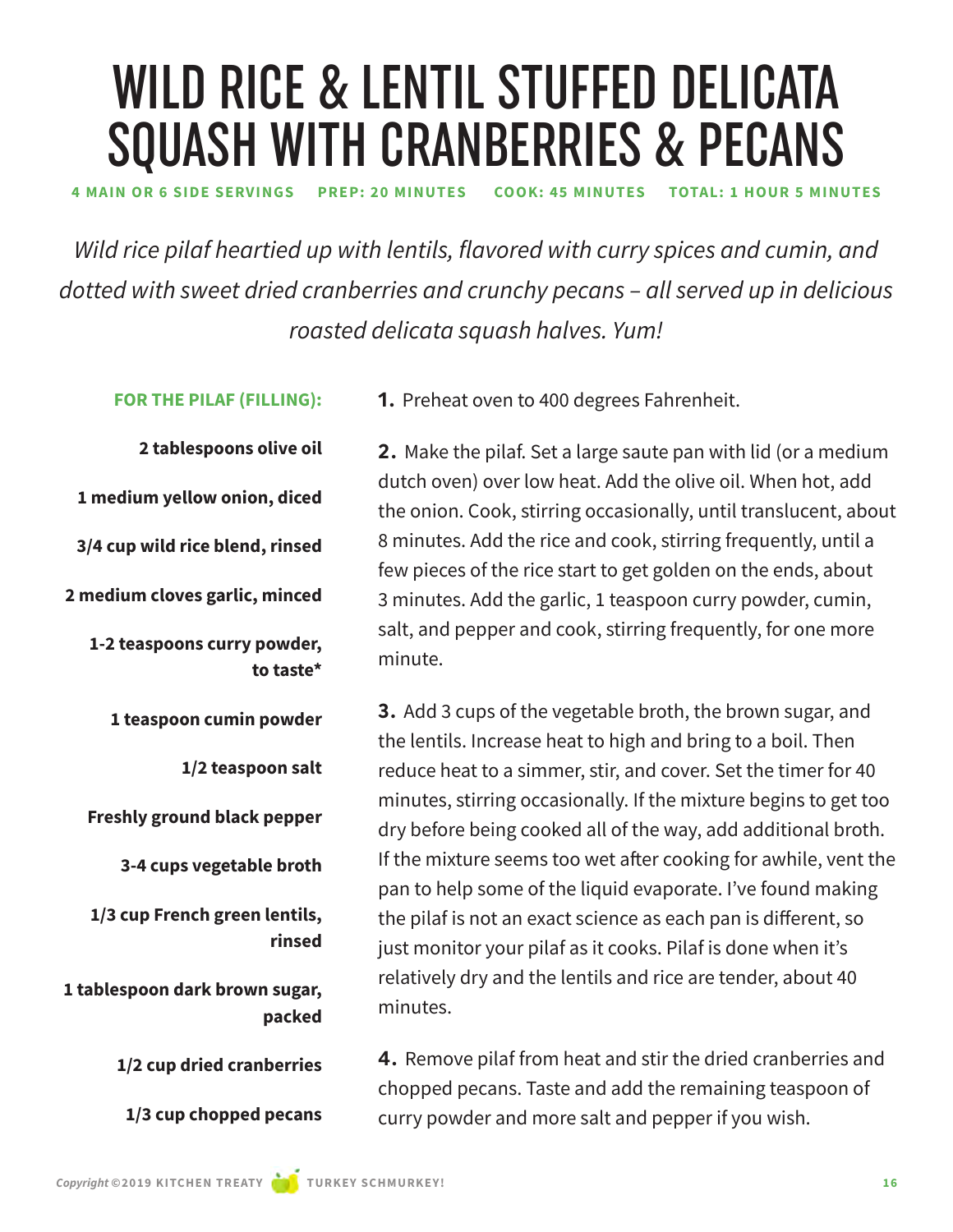#### **FOR THE SQUASH:**

**3 delicata squash, stems cut off, halved vertically, seeds removed**

**1 tablespoon olive oil**

**1/2 teaspoon kosher salt**

**1/4 teaspoon freshly ground black pepper**

#### **FOR THE GARNISH:**

**A few leaves of fresh parsley, chopped, for garnish**

*\*The heat in curry powders can really vary, so I recommend you start with 1 teaspoon and, if you'd like a bit more, add another teaspoon at the end.*

**5.** Meanwhile, while the pilaf cooks, prepare the delicata squash. Cut the stems off the ends, half lengthwise, scrape the seeds out with a spoon, and brush the inside of each half with olive oil. Sprinkle with salt and pepper and place cut side down on a large baking sheet. Bake for about 20 minutes, until fork-tender and golden around the edges. Remove from oven.

**6.** When ready to serve, flip over the delicata squash and spoon pilaf into the squash halves. I like to mound it just a bit but not too much or serving will become interesting (as in messy). You may have some pilaf left over. Transfer to serving plate and sprinkle chopped parsley over the top. Serve.

### *Make-ahead tips:*

*You can make the pilaf and roast the squash ahead of time and refrigerate for up to two days. Spoon pilaf into the squash and bake at 350 degrees for 20-25 minutes to warm them through.*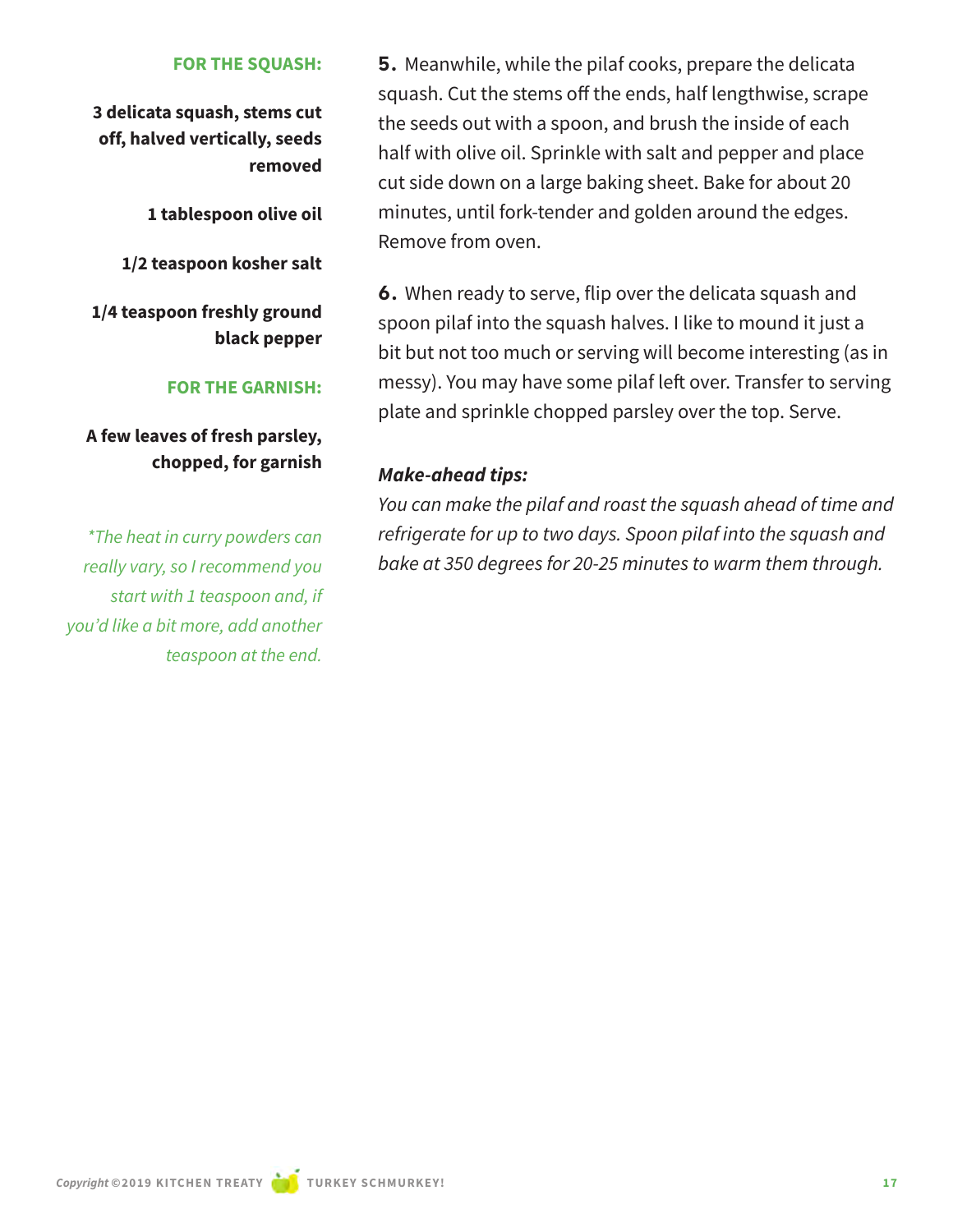## NUTTY CHICKPEA PILAF

<span id="page-17-0"></span>**4 MAIN OR 6 SIDE SERVINGS PREP: 20 MINUTES COOK: 40 MINUTES TOTAL: 1 MINUTES**

*A hearty pilaf with a satisfying nutty crunch and, thanks to a handful of dried cranberries, a touch of contrasting sweetness. A plethora of chickpeas elevates what's typically a side to entree status.* 

**2 tablespoons olive oil**

**1 medium yellow onion, diced**

**2 large (or 3 medium) cloves garlic, minced**

**1 cup brown Basmati rice, rinsed**

**1/4 teaspoon kosher salt, plus more to taste**

**1/8 teaspoon freshly ground black pepper, plus more to taste**

> **2 cups low-sodium vegetable broth**

> > **1/2 cup dried cranberries**

**1 (15-ounce) can chickpeas, drained**

**1/3 cup unsalted hazelnuts, chopped\***

> **1/3 cup unsalted pecans, chopped\***

**1/2 cup fresh Italian parsley, chopped**

**1.** Set a large saute pan over medium heat. When hot, add the olive oil. Add the onion and cook, stirring occasionally, until translucent, 7-8 minutes. Add the garlic, rice, 1/4 teaspoon salt and 1/8 teaspoon pepper. Cook, stirring frequently, until the rice begins to crackle, about 2 minutes.

**2.** Stir in the vegetable broth, the dried cranberries, and the chickpeas. Increase heat to high to bring to a boil, then reduce the heat to medium-low. Cover and simmer, stirring occasionally, until the rice is tender and the liquid has evaporated, about 35 minutes. If the liquid cooks off before your rice is cooked through, add a little more water and keep cooking until the rice is done.

**3.** Fold in the hazelnuts, pecans, and parsley. Taste and add additional salt and pepper if desired. Remove from heat and serve.

*Note: I've used both raw and toasted nuts; both are great. For a little more toasty crunch, you might want to buy them toasted or toast them yourself by dry-sauteeing them in a skillet over medium heat. Stir constantly and cook until fragrant and toasty, about 4-5 minutes.*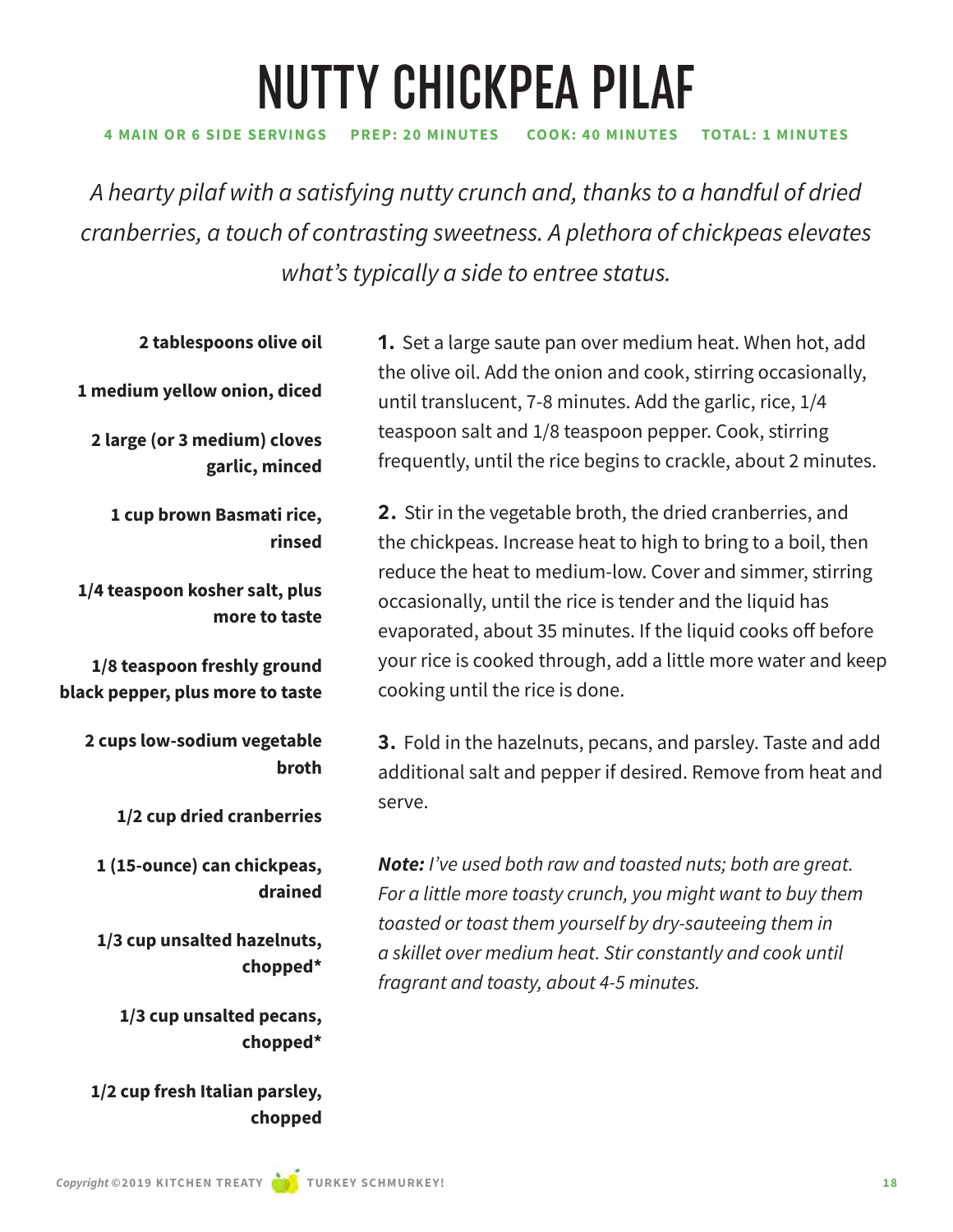<span id="page-18-0"></span>**2 tablespoons olive oil + more as needed**

**1 large yellow onion, finely chopped**

**2 stalks celery, chopped (about 1/2 cup)**

**2 medium Granny Smith apples, peeled and diced**

**2 medium cloves garlic, peeled and finely minced**

> **2 tablespoons fresh thyme leaves, minced**

> > **1 teaspoon kosher salt + more to taste**

**1/2 cup dry-ish white wine (like Sauv Blanc or Chardonnay)**

**4 cups low-sodium vegetable broth**

**2 cups uncooked wild rice blend** 

**1 cup uncooked quinoa, rinsed well**

**1 1/2 cups dried cranberries**

**1 cup raw pecans, chopped**

**1/2 cup chopped fresh Italian parsley + 1/4 cup more for topping after baking**

> **1/4 cup fresh sage leaves, minced**

## HERBED WILD RICE & QUINOA STUFFING

**SERVES 8 TO 10 PREP: 20 MINUTES COOK: 1 HOUR 10 MINUTES TOTAL: 1 HOUR 30 MINUTES**

*Specked with fresh herbs, apples, cranberries, and pecans, everyone will love this flavor-filled stuffing – and nobody will guess it's vegetarian, vegan, and gluten-free! Plus, the addition of protein-rich quinoa gives this hearty stuffing main-dish cred – perfect for those that prefer to skip the turkey.*

**1.** Place a large pot over medium heat. Add the oil. When hot, add the onions and celery and cook, stirring occasionally, until soft, about 5 minutes. Add the apples, garlic, thyme, and salt. Cook, stirring frequently, for one more minute.

**2.** Stir in wine, then add broth. Bring to a boil. Stir in the wild rice blend and reduce the heat to medium-low. Simmer, covered, until the rice is tender, about 35 minutes.

**3.** Stir in the quinoa and cover again. Cook until the quinoa is tender, about 15 more minutes. Stir in the cranberries, pecans, 1/2 cup parsley, and sage. Taste and add additional salt if desired. Remove from heat.

**4.** Preheat oven to 350 degrees Fahrenheit. Rub a large (9 inch x 13-inch is best) casserole dish with a little olive oil. Lightly scoop the rice mixture into the casserole dish, lightly mounding it instead of mashing it down.

**5.** Bake until golden brown, 25-30 minutes. Drizzle with a little more olive oil and sprinkle with remaining chopped parsley. Serve.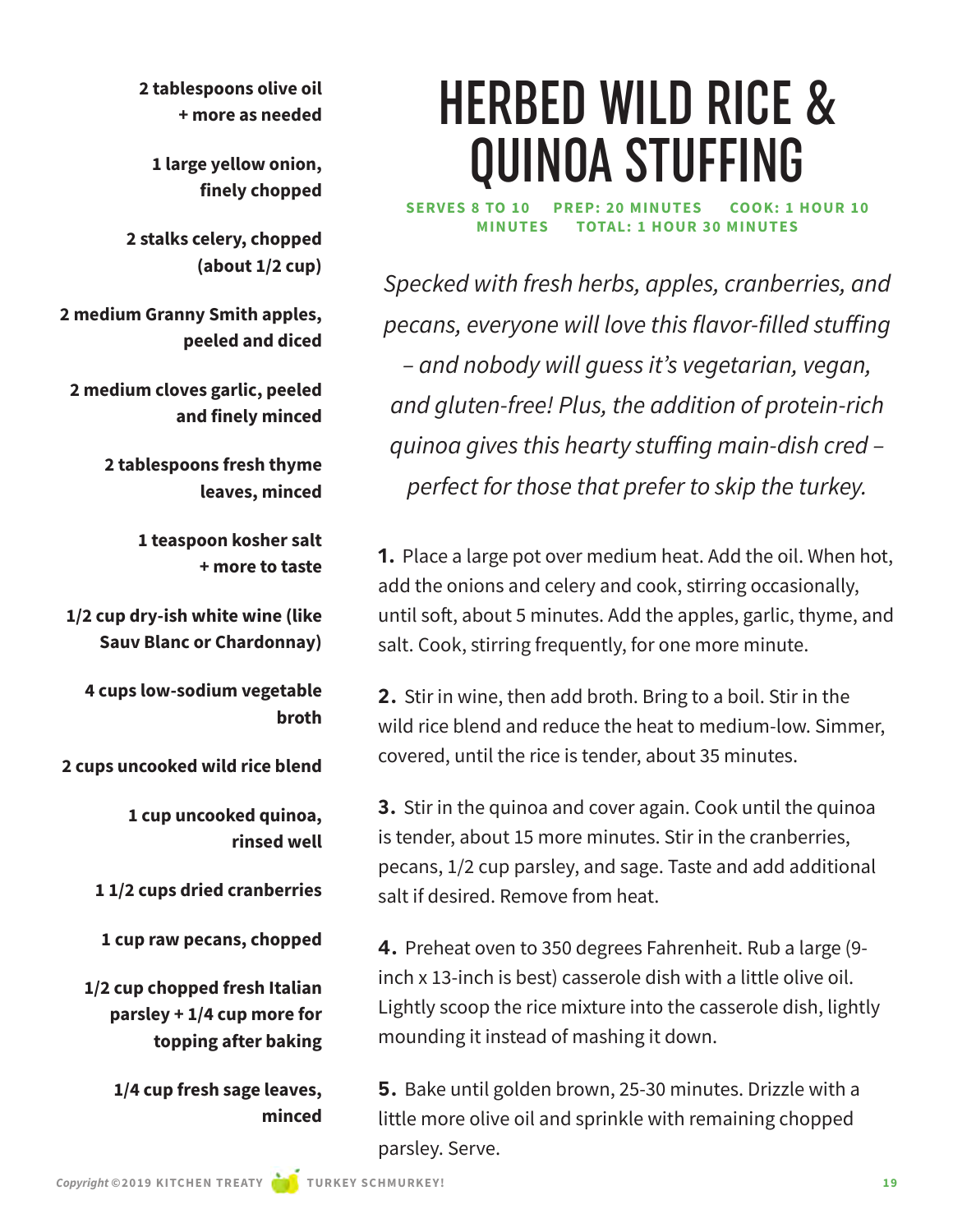## <span id="page-19-0"></span>VEGAN SLOW COOKER MASHED POTATOES WITH GARLIC & CHIVES

**SERVES 6 TO 8 PREP: 15 MINUTES COOK: 8 HOURS TOTAL: 8 HOURS 15 MINUTES**

*The easy peasy slow cooker mashed potatoes we all know and love – but vegan!*

**10 medium cloves garlic, separated from the bulb and peeled**

**3 pounds red potatoes, scrubbed and cut into 2-inch pieces\***

**2 tablespoons olive oil + more for serving if desired**

**1/2 teaspoon salt + additional salt & freshly ground black pepper to taste**

**1/3 cup vegetable broth**

**1/3 – 3/4 cup unsweetened almond soy milk**

**2 tablespoons chopped fresh chives + more for topping**

> **Vegan buttery spread for topping (optional)**

*\*If you prefer smoother mashed potatoes, you can peel your potatoes. I like the bits of red potato skin in mine, so I leave the skin on.*

**1.** Place garlic at the bottom of the slow cooker. Add potatoes. Drizzle with olive oil and sprinkle on the salt. Pout the vegetable broth over the top.

**2.** Cook on high 3 – 4 hours or low 8 hours, until the potatoes and garlic are tender.

**3.** Mash the potatoes! You can either use a potato masher or a hand mixer. I don't recommend a food processor or stand mixer because they can overmix the potatoes and give them a starchy consistency. Mash the potatoes a bit, then pour in 1/3 cup of the almond milk. Continue mashing/mixing, adding additional almond milk until the potatoes are your desired consistency. Mix in the chives.

**4.** Taste and add additional salt and some pepper, if desired, to taste.

**5.** Scoop into a bowl and top with more fresh snipped chives and a pat of vegan buttery spread, if desired.

*Note: Slow cookers can vary, so you may want to make sure you're home the first time you make these. Once the potatoes and garlic are fork-tender, you'll want to mash them. Overcooking can affect the consistency.*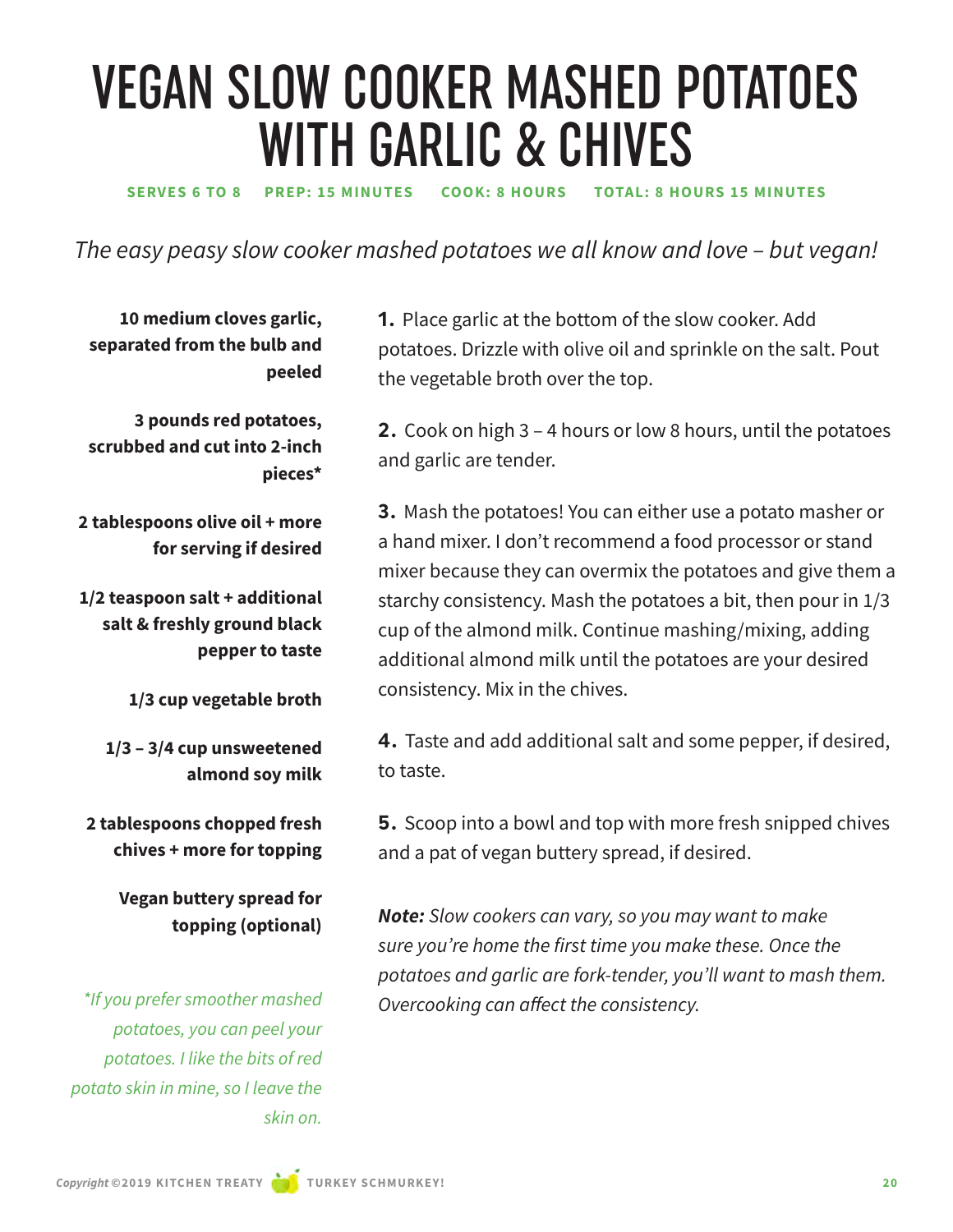## <span id="page-20-0"></span>EASY VEGETARIAN ONION GRAVY

**SERVES 4 TO 5 PREP: 10 MINUTES COOK: 25 MINUTES TOTAL: 35 MINUTES**

*Vegans, rejoice! This super simple gravy is exactly what you've been missing during holiday meals. It's so easy to whip up a batch - just keep those saucy carnivorous mitts away from the gravy boat – many readers have reported preferring this gravy* 

*over their own.* 

| 1 tablespoon plus 4 tablespoons<br>vegan butter, divided | 1. In a medium saucepan over medium-low heat, melt one<br>tablespoon of butter.                                                                          |
|----------------------------------------------------------|----------------------------------------------------------------------------------------------------------------------------------------------------------|
| 1/2 cup finely diced onion                               | <b>2.</b> Add the onion and saute for 10 – 15 minutes until soft and<br>light brown.                                                                     |
| 1/4 cup all-purpose flour                                |                                                                                                                                                          |
| 2 cups low-sodium vegetable<br>broth                     | <b>3.</b> Remove the onion from the pan and place in a small bowl.<br>Set aside.                                                                         |
| 1 tablespoon Tamari or soy<br>sauce (optional)           | 4. Add the remaining four tablespoons of butter to the<br>saucepan and melt over medium-low heat.                                                        |
| Salt and fresh ground black<br>pepper to taste           | 5. Stir in the flour and cook, stirring frequently, for three<br>minutes.                                                                                |
|                                                          | 6. Gradually stir in the vegetable broth and continue<br>stirring, over medium-low heat, until thickened to a gravy<br>consistency, about 3 - 4 minutes. |
|                                                          | 7. Add back the cooked onions. Add Tamari or soy sauce if<br>using. Add salt and pepper to taste and serve.                                              |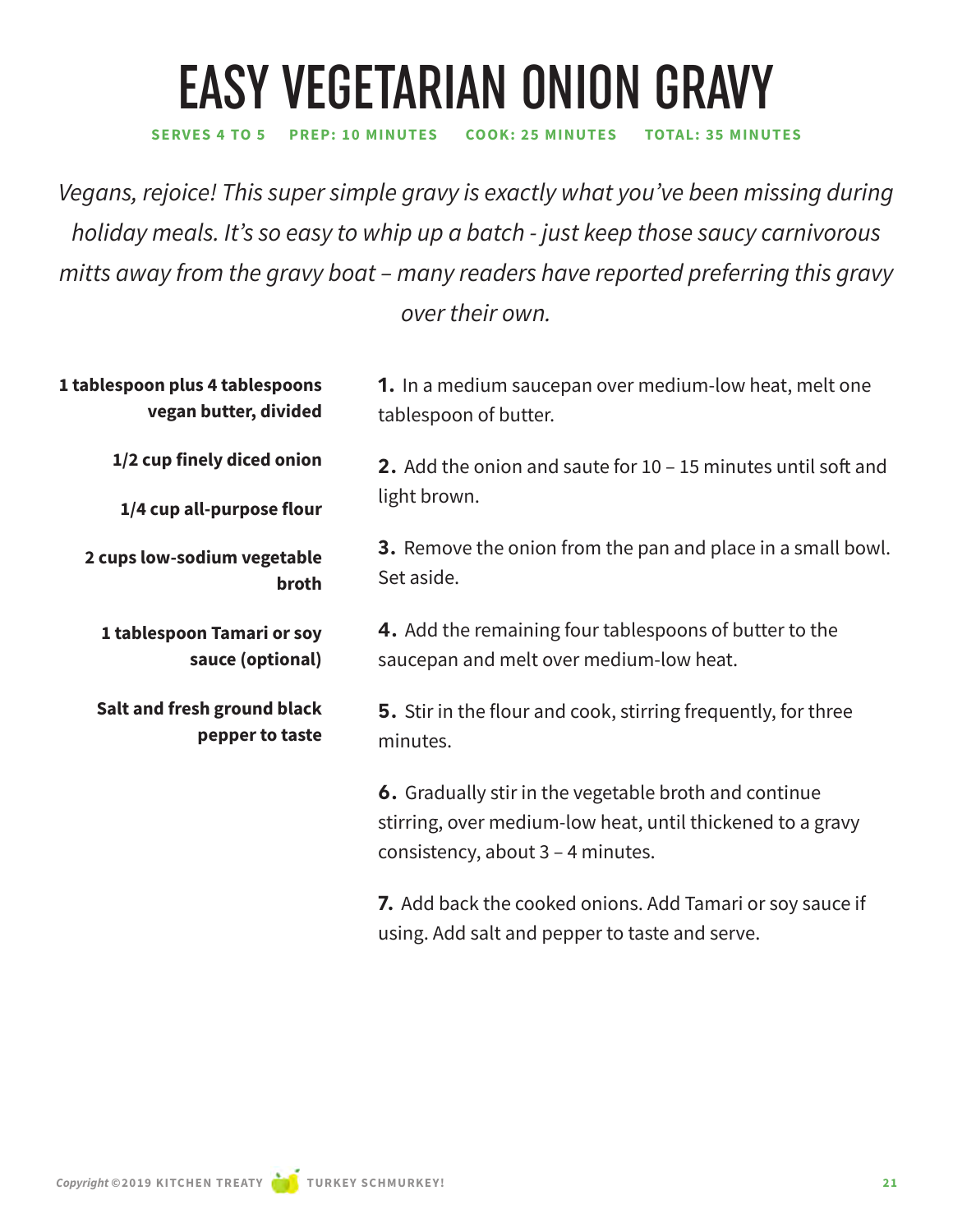<span id="page-21-0"></span>SOFT & FLUFFY VEGAN DINNER ROLLS

**SERVES 20 PREP: 1 HOUR 50 MINUTES COOK: 20 MINUTES TOTAL: 2 HOURS 10 MINUTES**

*Please the vegans without disappointing the carnivores. These soft, fluffy, buttery, and melt-in-your-mouth dinner rolls are total crowd-pleasers – no eggs or dairy* 

*needed.*

**6 tablespoons + 2 tablespoons vegan butter (I use Earth Balance), divided**

**2 cups unsweetened soy milk**

**1/2 cup water**

**1 packet (2 1/4 teaspoons) active dry yeast (not instant)**

**1/3 cup granulated sugar**

**1 1/2 teaspoons salt**

**5-6 cups all-purpose flour**

**2-3 teaspoons canola oil (for greasing the pans only – not for the dough!)**

**1.** Add the 6 tablespoons of vegan butter to a small sauce pan. Set on your stovetop and heat on low just until melted. Add the soy milk and water. Continue heating until the temperature hits about 115 degrees (it will cool off a bit when you add it to the bowl of your stand mixer).

**2.** Pour warmed butter and milk mixture into the bowl of your stand mixer. Add the sugar and stir to combine.

**3.** Check the liquid with the thermometer again to make sure the temperature of the liquid is between 100-110 degrees. Most say this feels warm but doesn't sting your hand to the touch. You can use a meat thermometer or a candy thermometer. The reason temperature is so important is that if the temperature is too low, the yeast won't activate. If it's too warm, it will kill the yeast.

**4.** Once the liquid is between 100 and 110 degrees Fahrenheit, add the yeast and stir to combine. Let sit 5 minutes, until bubbly. Stir in the salt.

**5.** With the dough hook on the stand mixer and the mixer on low speed, add the flour, 1 cup at a time, until the dough starts to look shaggy when the flour is added but is still relatively loose and wet. When you have the right amount of flour, the dough will cling to the hook for a moment and then begin to fall back into the bowl. Once you're there, resist adding more flour! It usually takes about 5 1/2 cups for me.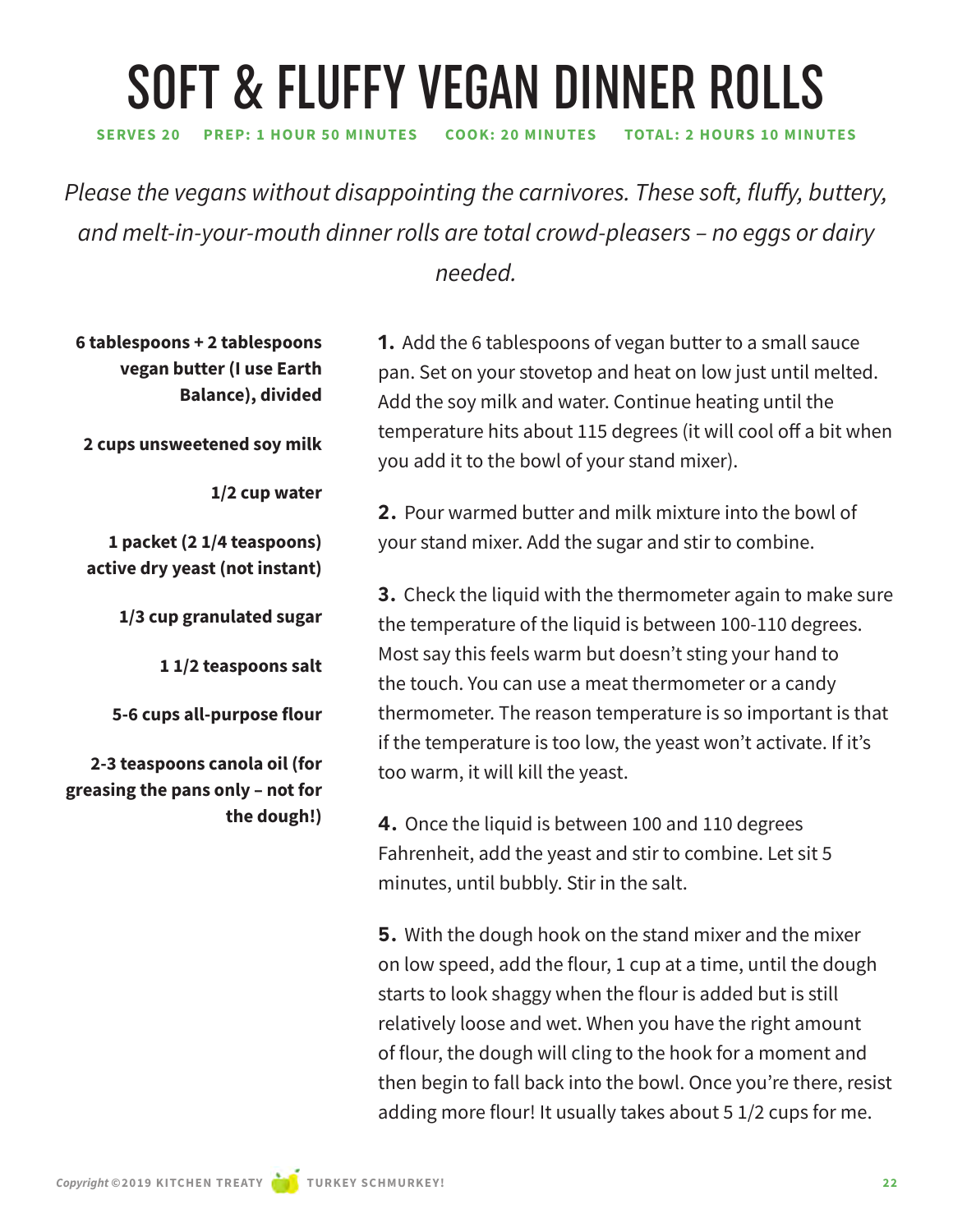**6.** Increase the speed to medium and knead 4-5 minutes until the dough is smooth and elastic. It will be soft and relatively sticky but you should be able to handle it without getting too much on your hands.

**7.** Rub a little neutral oil (I use canola) in a large bowl and transfer dough to the bowl. A bit will probably stick to your hands but that's okay! Let rise until doubled in size, 30 minutes to 1 hour.

**8.** Punch down the dough. Prepare a surface by sprinkling a tablespoon or two of flour on it. Turn the dough out onto the surface. It might still be a little sticky but soft and smooth to the touch.

**9.** Using a bench scraper or large knife, cut dough into quarters and then cut each quarter into 5 pieces roughly the same size. Don't worry if they're not exactly equal.

**10.** Grease a large 9″ x 13″ rimmed baking pan. Take each piece of dough, fold the four corners onto the bottom to form a round shape, and place in greased pan. You should have 20 rolls or 5 rows of 4 rolls each. Cover with plastic wrap. Let the rolls rise until almost doubled, about 20 minutes.

**11.** Meanwhile, preheat oven to 375 degrees Fahrenheit. Set remaining 2 tablespoons of vegan butter into a small saucepan over low heat to melt.

**12.** Remove plastic wrap from risen rolls and brush the tops gently with the melted vegan butter.

**13.** Bake until golden and a thermometer inserted into the center of the rolls registers at about 195 degrees Fahrenheit, 25 to 35 minutes.

**14.** Remove from oven and let cool a bit. Enjoy immediately or serve later. Rolls keep at room temperature for about 5 days in a sealed zipper bag. They also freeze well.